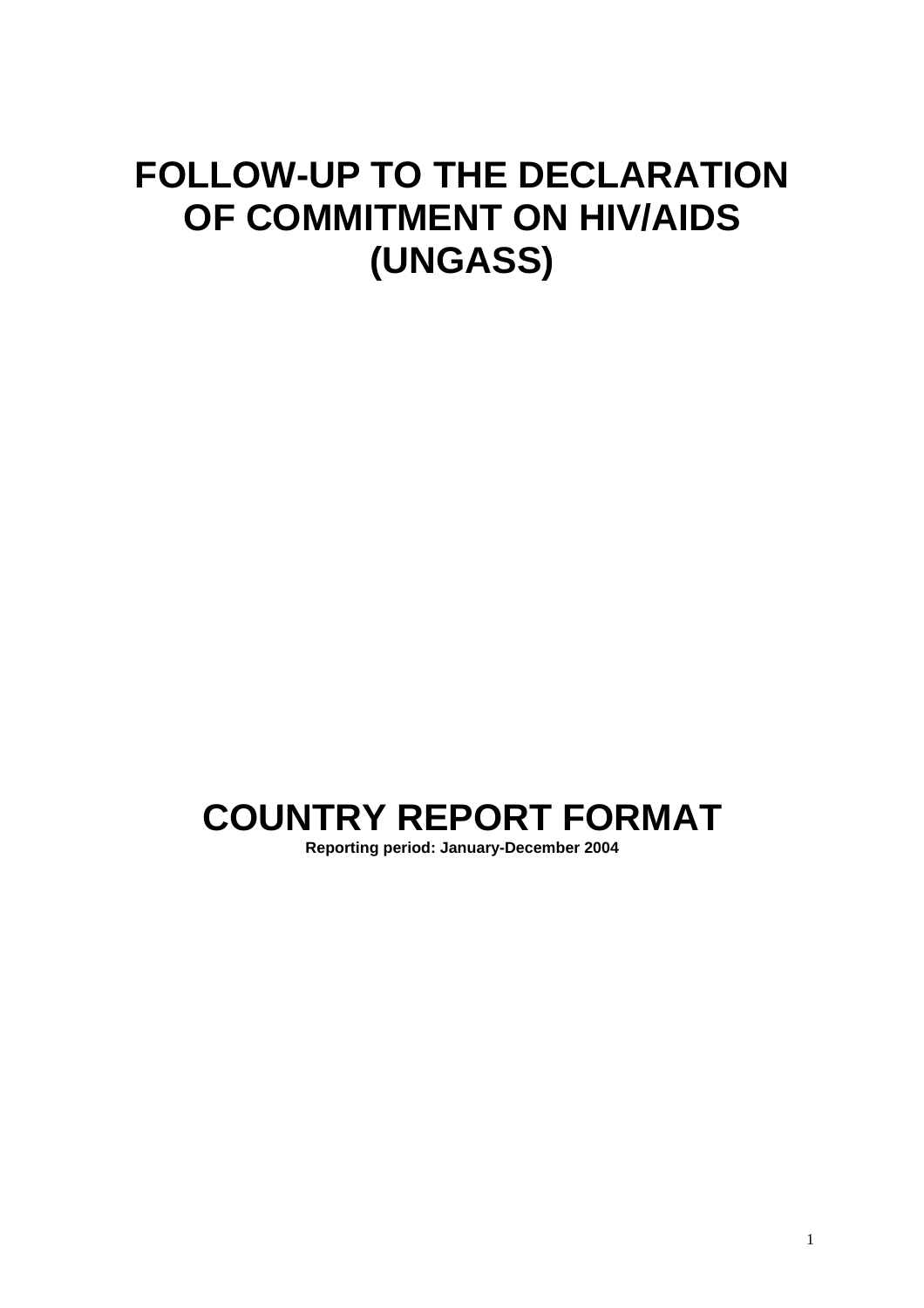### **I. STATUS AT A GLANCE**

| <b>NATIONAL COMMITMENT &amp; ACTION</b>                                                                                                                                                                                                                                                                                                                                                                                                              |                                                      |  |  |
|------------------------------------------------------------------------------------------------------------------------------------------------------------------------------------------------------------------------------------------------------------------------------------------------------------------------------------------------------------------------------------------------------------------------------------------------------|------------------------------------------------------|--|--|
| 1. National Composite Policy Index<br>2. Government funds spent on HIV/AIDS                                                                                                                                                                                                                                                                                                                                                                          | \$ US 36,629,182.08                                  |  |  |
| <b>NATIONAL PROGRAMME &amp; BEHAVIOUR</b>                                                                                                                                                                                                                                                                                                                                                                                                            |                                                      |  |  |
| <b>Prevention</b>                                                                                                                                                                                                                                                                                                                                                                                                                                    |                                                      |  |  |
| 3. % of schools with teachers who had been trained in life-skills-based<br>education and who taught it during the last academic year                                                                                                                                                                                                                                                                                                                 | 37.9-48.8%                                           |  |  |
| 4. % large enterprises/companies that had HIV/AIDS workplace<br>policies and programmes                                                                                                                                                                                                                                                                                                                                                              | 50.9 % (TBCA: 2005<br>research project result)       |  |  |
| 5. % of HIV + pregnant women receiving a complete course of ARV<br>prophylaxis to reduce the risk of MTCT                                                                                                                                                                                                                                                                                                                                            | 85.7%<br>(1 <sup>st</sup> Oct 2004-30 <sup>th</sup>  |  |  |
| <b>Care/Treatment</b>                                                                                                                                                                                                                                                                                                                                                                                                                                | Sept 2005): PHIMS                                    |  |  |
| 6. % of patients with sexually transmitted infections at health care<br>facilities who were appropriately diagnosed, treated and counselled<br>7. % of people with advanced HIV infection receiving ARV                                                                                                                                                                                                                                              | 70.17%                                               |  |  |
| combination therapy                                                                                                                                                                                                                                                                                                                                                                                                                                  | 45.2%                                                |  |  |
| Knowledge/Behaviour                                                                                                                                                                                                                                                                                                                                                                                                                                  |                                                      |  |  |
| 7. % of respondents, 15-24 years of age, who both correctly identified<br>ways of preventing the sexual transmission of HIV and who<br>rejected major misconceptions about HIV transmission or<br>prevention<br>(Target: 90% by 2005; 95% by 2010)<br>8. % of people aged 15-24 reporting the use of a condom during<br>sexual intercourse with a non-regular sexual partner<br>9. % of injecting drug users who had adopted behaviours that reduced | 25% (Thanyarak<br>Institute)                         |  |  |
| transmission of HIV (where applicable)                                                                                                                                                                                                                                                                                                                                                                                                               |                                                      |  |  |
| <b>Impact alleviation</b>                                                                                                                                                                                                                                                                                                                                                                                                                            |                                                      |  |  |
| 10. Ratio of orphaned to non-orphaned children 10-14 years of age<br>who were currently attending school                                                                                                                                                                                                                                                                                                                                             |                                                      |  |  |
| <b>IMPACT</b>                                                                                                                                                                                                                                                                                                                                                                                                                                        |                                                      |  |  |
| 11. % reduction of young people, 15-24 years of age, who were HIV<br>infected (Target: 25% in most affected countries by 2005; 25%<br>reduction globally by 2010)                                                                                                                                                                                                                                                                                    | Capital City<br>12.36%<br>Other Urban&Rural<br>23.5% |  |  |
| <b>12.</b> % reduction of infants born to HIV infected mothers who were<br>infected (Target: 20% reduction by 2005; 50% reduction by<br>2010)                                                                                                                                                                                                                                                                                                        | 57.9%                                                |  |  |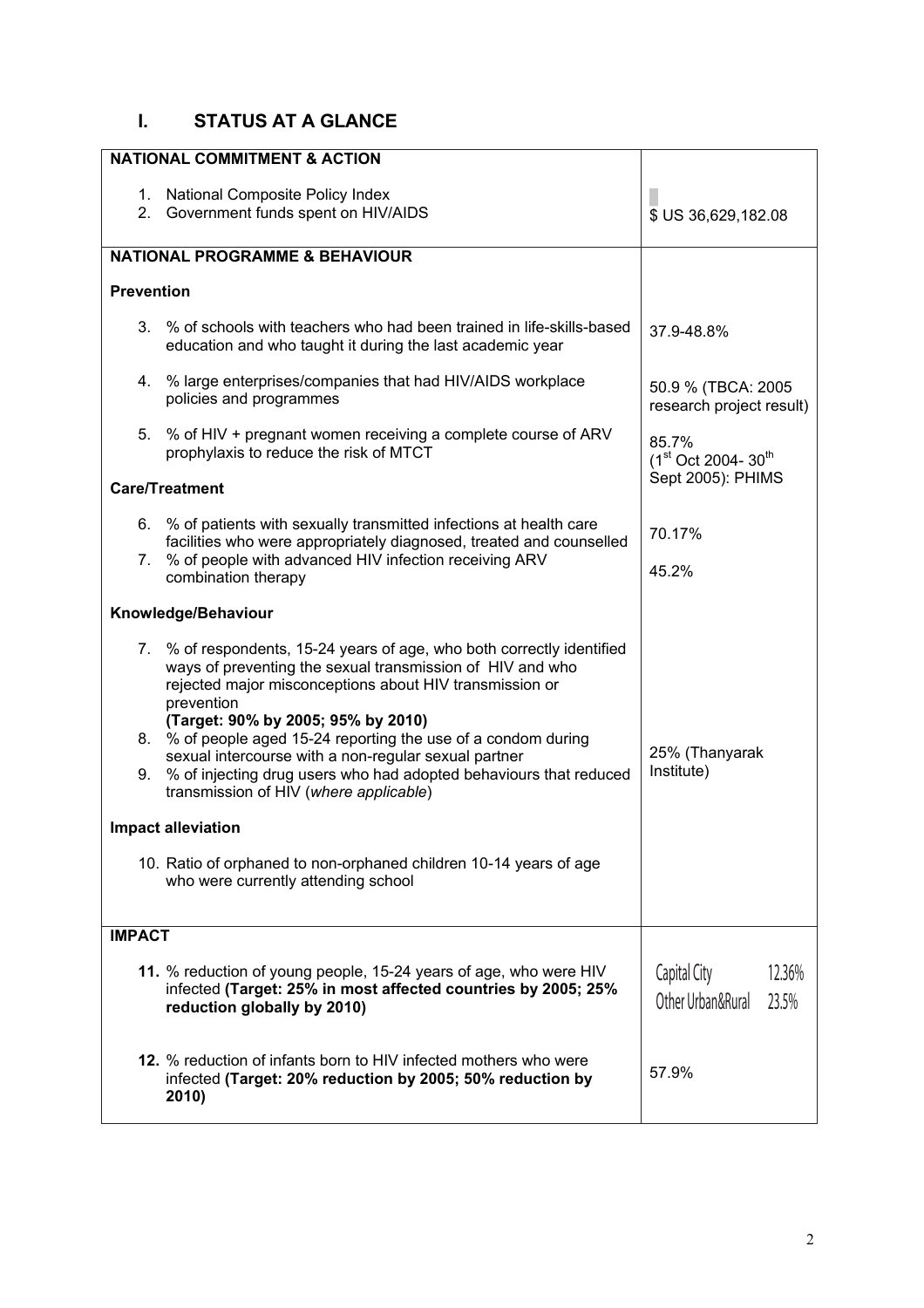# **NATIONAL COMMITMENT & ACTION**

### **Government funds spent on HIV/AIDS (Budget allocation by Royal Thai Government**)

### **1. Prevention**

| Massive public information by using media communications                      | 708,100.75   | (11.60) |
|-------------------------------------------------------------------------------|--------------|---------|
| 100 % condom promotion                                                        |              | (17.21) |
|                                                                               | 1,050,000.00 |         |
| Build up the empower of people in community to prevent AIDS                   |              | (1.59)  |
| transmission                                                                  | 96,925.00    |         |
| Build up NGOs empower                                                         | 1,035,000.00 | (16.96) |
| Set up AIDS conferences in CDC regions                                        | 1,250,000.00 | (20.48) |
| Provide formula milk for prevention AIDS transmission from<br>mother to child | 1,737,500.00 | (28.47) |
| Prevent the accident of AIDS transmission in health staffs                    | 225,000.00   | (3.69)  |
| Total US\$ (%)                                                                | 6,102,525.00 | (100)   |
| 2. Treatment and Care                                                         |              |         |

| Total US\$ (%)                                                                                              | 30,526,657.08        | (100)   |
|-------------------------------------------------------------------------------------------------------------|----------------------|---------|
| Social welfare for AIDS patients and families                                                               | 2,620,075.00         | (8.58)  |
| To build up knowledge base (research)                                                                       | 1,184,250.00         | (3.88)  |
| To provide chemical testing                                                                                 | 3,277,034.20         | (10.73) |
| ARV drugs                                                                                                   | 16,618,343.73        | (54.44) |
| OI treatment                                                                                                | 1,975,329.05         | (6.47)  |
| To look after AIDS patients by ARV treatment (training,<br>conferences, monitoring and evaluation programs) | 4,851,625.10 (15.89) |         |

**3. Total: US\$ 36,629,182.08**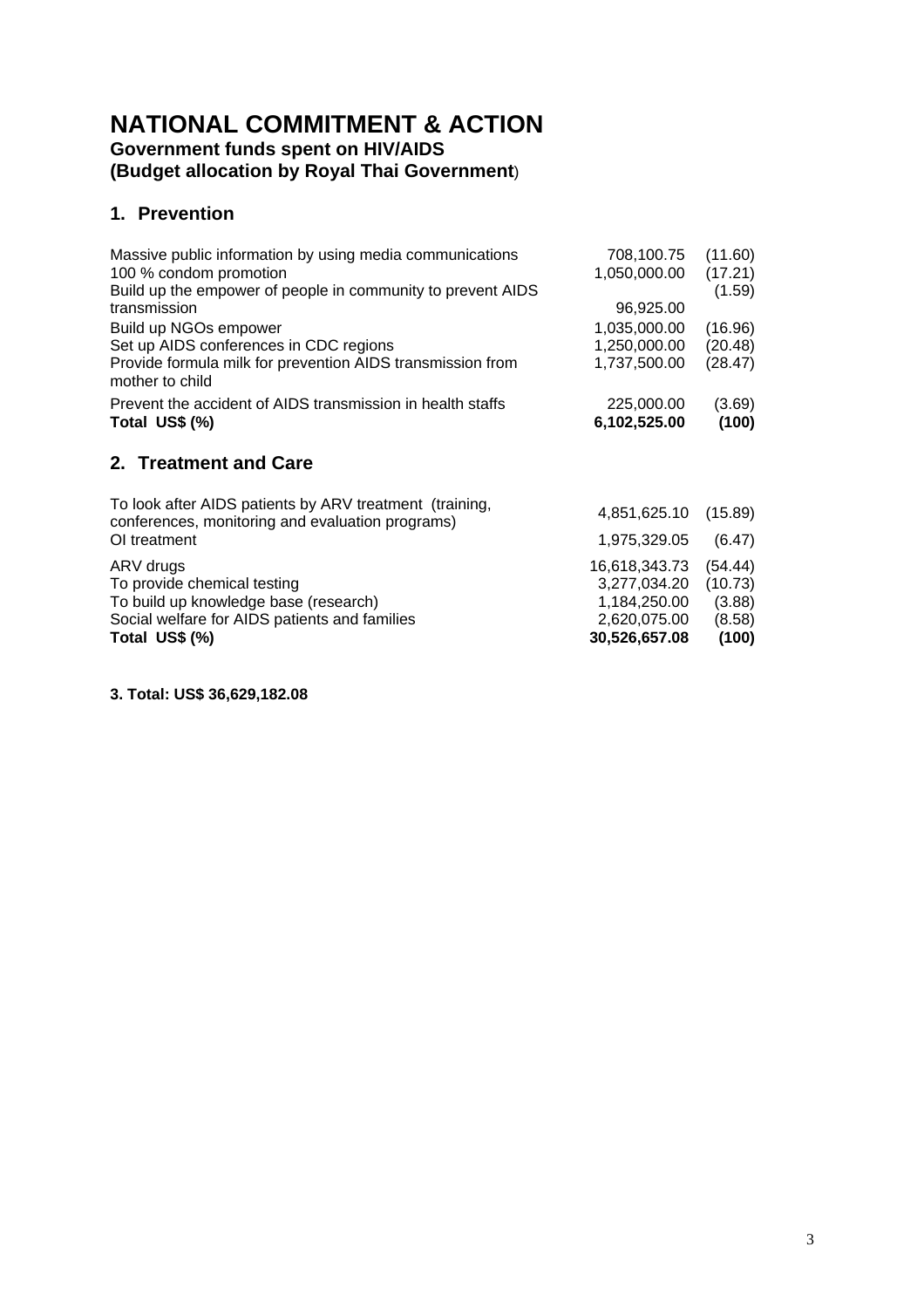#### **National Composite Policy Index**

#### **1) Past and present**

Ever since the first case of HIV/AIDS was reported in Thailand in 1984, it had become a widespread problem affecting Thai people's health, social life and economy. The HIV/AIDS pandemic began with the first HIV/AIDS transmission from an infected homosexual to a commercial sex worker in Thailand. Since then, it had spread to promiscuous men, housewives and eventually to the general public.

Thailand began to recognise the significance of the problem and its progressive effect from the rising infection level. In the past two decades, over 500,000 Thai citizens were estimated to have died of AIDS. However, there were even more people currently living with HIV/AIDS in Thailand, including orphans and others affected by the disease, who were still waiting for assistance.

During the early stages of development of the HIV/AIDS Prevention and Alleviation Plan in Thailand (1984 – 1990), the public did not have much interest. However, when a person acquired the virus through the use of donated blood in 1986, the public became more attentive of the situation. Their renewed interest generated the momentum for the creation of policies as well as short-term and medium-term HIV/AIDS plan (1989 – 1991), which focused on the ways to address the issue, provide AIDS & health education, and monitor the situation. In 1989, the government announced a policy to screen all donated blood for HIV, the virus that causes AIDS.

After that period, HIV/AIDS soon became an epidemic and dramatically impacted society at large. Policy makers began to recognise that HIV/AIDS was a major social issue and decided to utilise the National Economic and Social Development process to rectify any basic issues as well as social & political restrictions in order to prevent and alleviate the effects of the HIV/AIDS epidemic. First, the Office of the National Economic and Social Development Board drafted the strategies for the National Plan for the Prevention and Alleviation of HIV/AIDS. The plan was based on the concepts used in the National Economic and Social Development plan, which stressed on the adoption of a holistic, humancentred approach together with strengthening the community rights, decentralising power, increasing public participation in the decision making process, and promoting good governance. In addition, the plan also recognised the importance in quality improvement and educational services, public health services, and social welfare services. However, during the economic crisis in 1997, the government reduced 27.44% of the overall budget (The data from annual AIDS plan, budget in 1997 budget is 1,891,153,100 Bath and in 1998 budget is 1,372,304,000 Bath so that budget is reduced 27.44%) which greatly impacted the prevention and alleviation of HIV/AIDS strategy. Nevertheless, the government still placed great emphasis on the treatment and care of people living with HIV/AIDS.

The prevalence of HIV/AIDS had declined due to previous effort. Subsequently, it was discovered that the prevalence of HIV/AIDS had expanded to cover a wider variety of population groups, especially in young adult groups. Thus, the original strategies were no longer effective. The original target groups, including commercial sex workers and intravenous drug users, were also more difficult to access even though great progress had been made in revising the rules and regulations that impeded the effort. In the past, there was a disconnection in the services that were being provided to prevent and alleviate the HIV/AIDS problem, which caused tremendous problems. Therefore, the strategy was modified to emphasise on developing the potential of individuals, families, and communities; improving quality; accessing the basic health care services without discrimination; and working together to integrate the tasks of HIV/AIDS prevention and alleviation.

Based on a recent projection by experts at the Thai Working Group, the total number of people with HIV/AIDS in Thailand in 2005 was expected to be about 1,092,327 people. This figure was comprised of 50,620 children, 551,550 anticipated deaths, 540,822 PLWHA<sup>1</sup> that required continuing care and treatment, and 18,172 new cases. For 2006, the total number was likely to rise to be about 1,109,000, of which 53,400 were children, 508,300 were PLWHA that required continuing care and treatment, 17,000 new cases and 600,600 anticipated deaths.

<span id="page-3-0"></span>l <sup>1</sup> People living with HIV/AIDS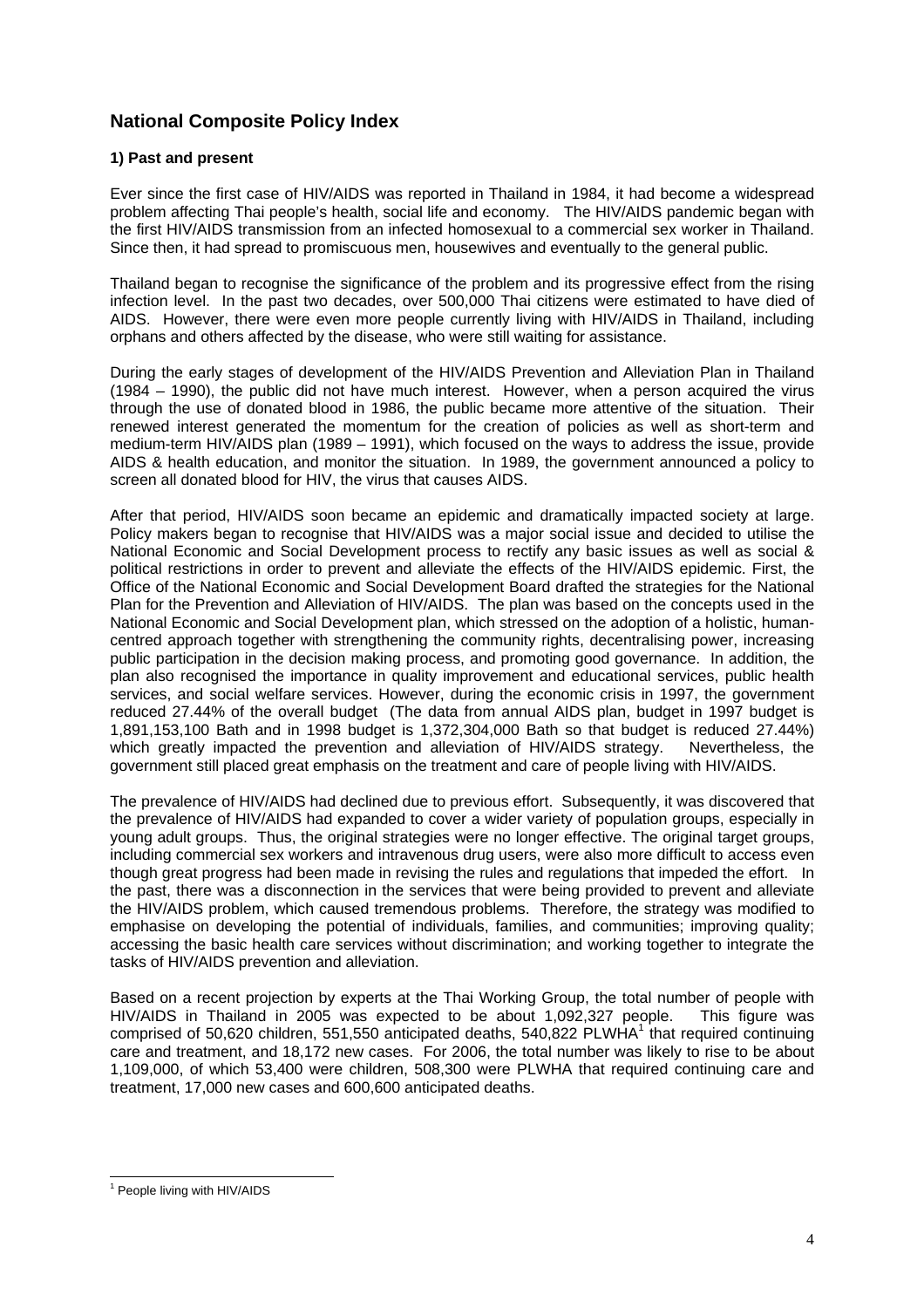During 2001-2004, the number of PLWHA as well as the overall prevalence rate had noticeably declined. However, based on close monitoring at each locality, it was evident that the contraction rate in the high risk groups were still elevated, especially among intravenous drug users (42.2%) and "straight" female sex workers (7.64%). The HIV/AIDS prevalence rate for female sex workers was directly related with the higher rate of male who comes for venereal diseases check-up. The decline in overall HIV/AIDS prevalence rate was due to the reduction of HIV/AIDS transmission from donated blood. If we looked at the prevalence of HIV/AIDS by region, the North ranked at the top, followed by Central, South, Northeast regions, respectively (Bureau of Epidemiology, January 2005).

The age group that had the highest proportion of HIV/AIDS infections was the 30-34 year old group at 25.80% and the second highest was the 25-29 year old group at 25.32%. The major risk factor or cause of the infection was sexual intercourse (83.77%). The occupations of PLWHA (in descending order) were general employees (44.29%), farmers, unemployed, merchant, housewife, children, etc.

Most of the reported case of AIDS also had other opportunistic infections. The top 5 of such infections were as follows (from most common to least):

- 1) *Mycobacterium tuberculosis*, Pulmonary or Extrapulmonary infection [79,347 people, 29.61%]
- 2) *Pneumocystis Carinii* pneumonia [57,084 people, 21.30%]
- 3) Cryptococcosis [43,260 people, 16.14%]
- 4) Candidiasis (Trachea, bronchi) [14,177 people, 5.29%]
- 5) Recurrent bacterial pneumonia with multiple occurrences in 1 year [10,054 people, 3.75%]

In 2004, the conscripts were being closely monitored for risky behaviours and condom usage. The results indicated that there was a rise of risky behaviours when compared to the 1997 figures and the rate of condom usage was only 30-60%. For general company employees, 77-84% indicated that they had had sex, and only 15-33% of the people used condom. Likewise for vocational students, 21- 32% indicated that they had had sex, and only 10-31% of the people used condom.

#### **2) Policy on HIV/AIDS Prevention and Alleviation**

The Ninth National Economic and Social Development Plan (2002-2006) stressed the adoption of a holistic, human-centred approach, which had brought reform through the public service systems, especially the health care system. In addition, the plan provided assurance and gave opportunity to comprehensively improve the standards of medical and health care services. According to Thailand's Prime Minister Pol. Lt. Col. Thaksin Shinawatra, Thailand's policy on AIDS was as follows: (Thaksin Shinawatra's speech of opening ceremony on 11 July 2004. XV International AIDS Conference, Bangkok, 11-16 July 2004.)

- 1. Promote education and understanding among Thai citizen regarding HIV/AIDS and prevention measures. Everyone should recognise the importance of this epidemic so that all parties involved could work together.
- 2. Develop a system of medical, public health, social and consultation services so that PLWHA could improve the quality of life. The goals were to reduce mother-to-child transmission to 3%; provide treatment for opportunistic Infections through the National Universal Health Care Scheme (30-Baht health-care program); include antiretroviral medications in the National Universal Health Care Scheme; encourage everyone who was living with HIV/AIDS to have an appropriate job; provide treatment and care for orphans and other affected children; and revise the laws and regulations to help alleviate the problem.
- 3. Accelerate the development of medical biotechnology, traditional medicine, and AIDS vaccination research to have the most effective method in preventing and alleviating the HIV/AIDS problem.
- 4. Utilise the "Power of the People" strategy to prevent and alleviate the HIV/AIDS problem. By consolidating the power from all the parties involved, namely the government sector, private companies sector, public companies sector, and the general population sector, the major strength could be used to develop concrete and effective measures to prevent and alleviate the HIV/AIDS problem.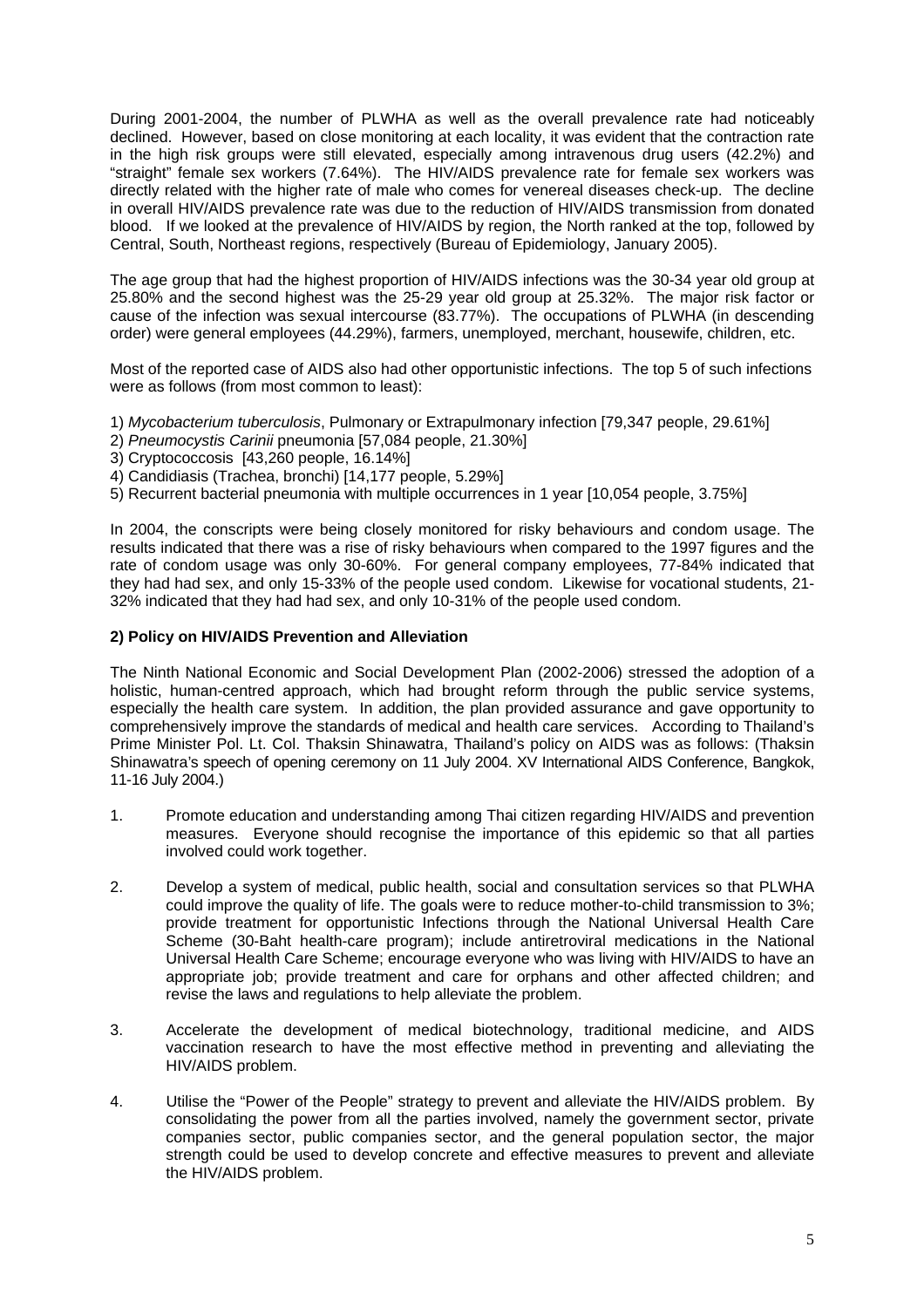The policy as stated above was consistent with the National Plan for the Prevention and Alleviation of HIV/AIDS Plan (2002 – 2006) which had a vision statement that read: "Individuals, families and communities form a strong and healthy society where people possess wisdom and knowledge, have a mutual sense of concern, and work together to prevent and alleviate the HIV/AIDS problem." The main objectives were to have individuals, families, and communities take responsibility and act together in a sustained fashion to prevent and alleviate the HIV/AIDS problem, and to strengthen the foundations of society in order to facilitate the process. The specific targets were outlined as follows:

- 1. Reduce the HIV prevalence in the reproductive age population less than 1%.
- 2. At least 80% of the PLWHA and affected individuals would be receiving and/or having equal access to proper care and support from public, private and community providers of social, economic, educational, and primary health care services.
- 3. Local administrations and community-based organisations throughout the country would efficiently and continuously develop work plan and carry out the work on HIV/AIDS prevention and alleviation.

After the above targets for HIV/AIDS had been achieved, additional targets and annual objectives had been developed in order to reach the main objectives. The details of the target were as follows:

| <b>Target Description</b>                           | 2002<br><b>Result</b> | 2003<br><b>Result</b> | 2004<br><b>Result</b> | 2005<br><b>Target</b> |
|-----------------------------------------------------|-----------------------|-----------------------|-----------------------|-----------------------|
| 1. HIV prevalence rate for pregnant women           | 1.39 %                | $1.18 \%$             | 1.04%                 | $1\%$                 |
| 2. HIV prevalence rate for conscripts (draftees)    | 0.7%                  | 0.55%                 | 0.52%                 | 0.5%                  |
| 3. Number of PLWHA or were affected by the          | 8,151                 | 16,626                | 50,752                | 64,700                |
| disease and needed to use antiretroviral            |                       |                       |                       |                       |
| medications.                                        |                       |                       |                       |                       |
| 4. Number of PLWHA or were affected by the          | 10,000                | 11,000                | 12,900                | 15,100                |
| disease and received support & assistance fund      |                       |                       |                       |                       |
| 5. % of children under 2 years old that had         | 10.1%                 | 9.7%                  | 6.7%                  | 3.7%                  |
| contracted HIV/AIDS from their mothers              |                       |                       |                       |                       |
| 6. Number of orphans that received care or had      |                       |                       | 12,200                |                       |
| access to medical and social services.              |                       |                       |                       |                       |
| 7. % of Provincial AIDS Prevention and Alleviation  | 70.97 %               | 75 %                  | 85 %                  | 90 %                  |
| Sub-Committees that had on-going work plan          |                       |                       |                       |                       |
| 8. % of Local administration (government office)    |                       |                       |                       |                       |
| that took part in the prevention and alleviation of |                       |                       |                       |                       |
| HIV/AIDS problem.                                   |                       |                       |                       |                       |

The strategic measures for the above goals were as follows:

1. Develop the potential of individuals, families, communities and the broader social environment in order for them to have the capacity to defend against HIV/AIDS infection. The main focus was to ensure everyone had a sense of duty, generosity, good principles and morale. They must also take joint responsibility to prevent and alleviate HIV/AIDS problem. The ways to achieve this were outlined below:

- 1.1 Build awareness of HIV/AIDS situation by promoting more education, fostering of a sense of duty, and acting consistently with local environment, values, and culture of that locality.
- 1.2 Ensure that individuals, families, and communities could work together in a sustained effort as well as accept and live normally with people that had HIV/AIDS.
- 1.3 Develop education curricula, activities, and tactics to improve formal and informal education for people of all age groups at all levels of the society (e.g. hygiene instructions, public relation campaigns) to protect themselves from HIV/AIDS infection.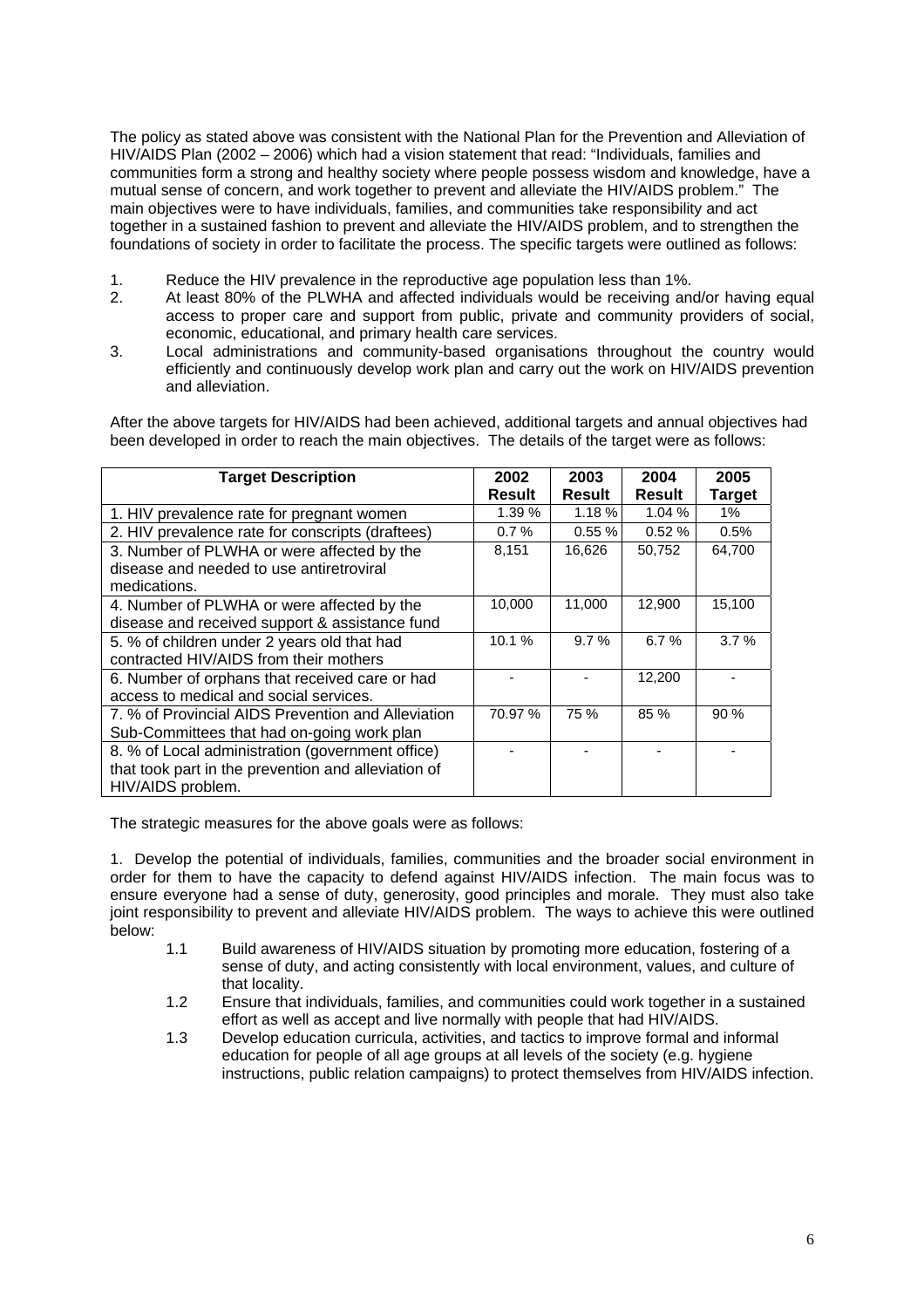2. Establish administration system for health care and social welfare services that enhance the capabilities of PLWHA in order to improve their own health and enable the families and communities to care for any member of their community in times of illness and trouble. These measures could be achieved as follows:

- 2.1 Establish a standardised and comprehensive public health system that improved the health, care and treatment of people living with HIV/AIDS.
- 2.2 Capacity-building for personnel who cared for people living with HIV/AIDS.
- 2.3 Establish budget management system to include the necessary medications.
- 2.4 Develop counselling and mental health services for people living with HIV/AIDS.<br>2.5 Provide social and economic services for PLWHA and their affected family mem
- Provide social and economic services for PLWHA and their affected family members to improve quality of life and promote economic self-sufficiency in the long-term.
- 2.6 Establish mechanisms to protect the rights of PLWHA and those affected by the disease and put a stop to any violation.

3. Develop knowledge and research for the prevention and alleviation of HIV/AIDS through systematic and sustained development of a body of knowledge and technology that could be utilised to formulate measures to prevent and alleviate HIV/AIDS problem in Thailand. The body of knowledge was obtained by following-up, reviewing, analysing, synthesising HIV/AIDS situations and compiling the knowledge from research within the country and internationally. In order to be able to exchange our knowledge and experience with other countries, it was important to promote research organisations to conduct high quality research. We must also encourage the development of technology to support industrial production which had an effect on the level of protection and problem resolution. These targets could be achieved through the following measures:

- 3.1 Promote education on HIV/AIDS transmission and to approximately predict the trend.<br>3.2 Promote education and research in order to protect and provide treatment for people
- Promote education and research in order to protect and provide treatment for people living with HIV/AIDS.
- 3.3 Increase the capacity of related departments and organisations in utilising Information and Communications Technology to prevent and alleviate the HIV/AIDS problem.
- 3.4 Promote the development of basic research structure and research personnel.

4. Promote International co-operation for the prevention and alleviation of HIV/AIDS by focusing first on the co-operation with countries in the region and then on the international exchange of technology and scientific knowledge. Another important point was the co-ordination of the use of resources from overseas to assure that maximum benefits was derived in accordance with methods stipulated in the National Plan for the Prevention and Alleviation of HIV/AIDS 2002-2006. These targets could be achieved through the following measures:

- 4.1 Mobilise local and international resources to prevent and alleviate HIV/AIDS.
- 4.2 Strengthen co-operation with various countries, particularly those bordering Thailand, to address the issue of cross-border labour and protect the rights of people living with HIV/AIDS.
- 4.3 Promote the exchange of knowledge, science and technology.

5. Develop a holistic program management system to integrate the tasks of HIV/AIDS prevention and alleviation. The main focus was to ensure the work plan and project to prevent and alleviate HIV/AIDS were integral and effective, which was achieved by developing management mechanisms that could integrate the tasks and ensure that all the work became a collective responsibility of all the parties involved. In addition, the administration system in the government sector must be adapted to be consistent with the decentralisation of decision-making authority to the regional and community levels. It should also promote public participation and transparency, and allow private sector or citizen to audit. Above all, the system must be justice.

- 5.1 Foster serious co-ordinated planning and multilateral implementation efforts to assure that the work of preventing and alleviating the problem of HIV/AIDS in Thailand was efficiently undertaken.
- 5.2 Promote the distribution of resources and decision-making authority and develop multilateral checks and balances to assure that the administration of organisations at the regional and community levels was transparent.
- 5.3 Develop mechanisms for the modification of plans to assure systematic and efficient implementation in accordance with the strategies in the National Plan.
- 5.4 Develop systems and mechanisms for monitoring and evaluation with clearly defined indicators.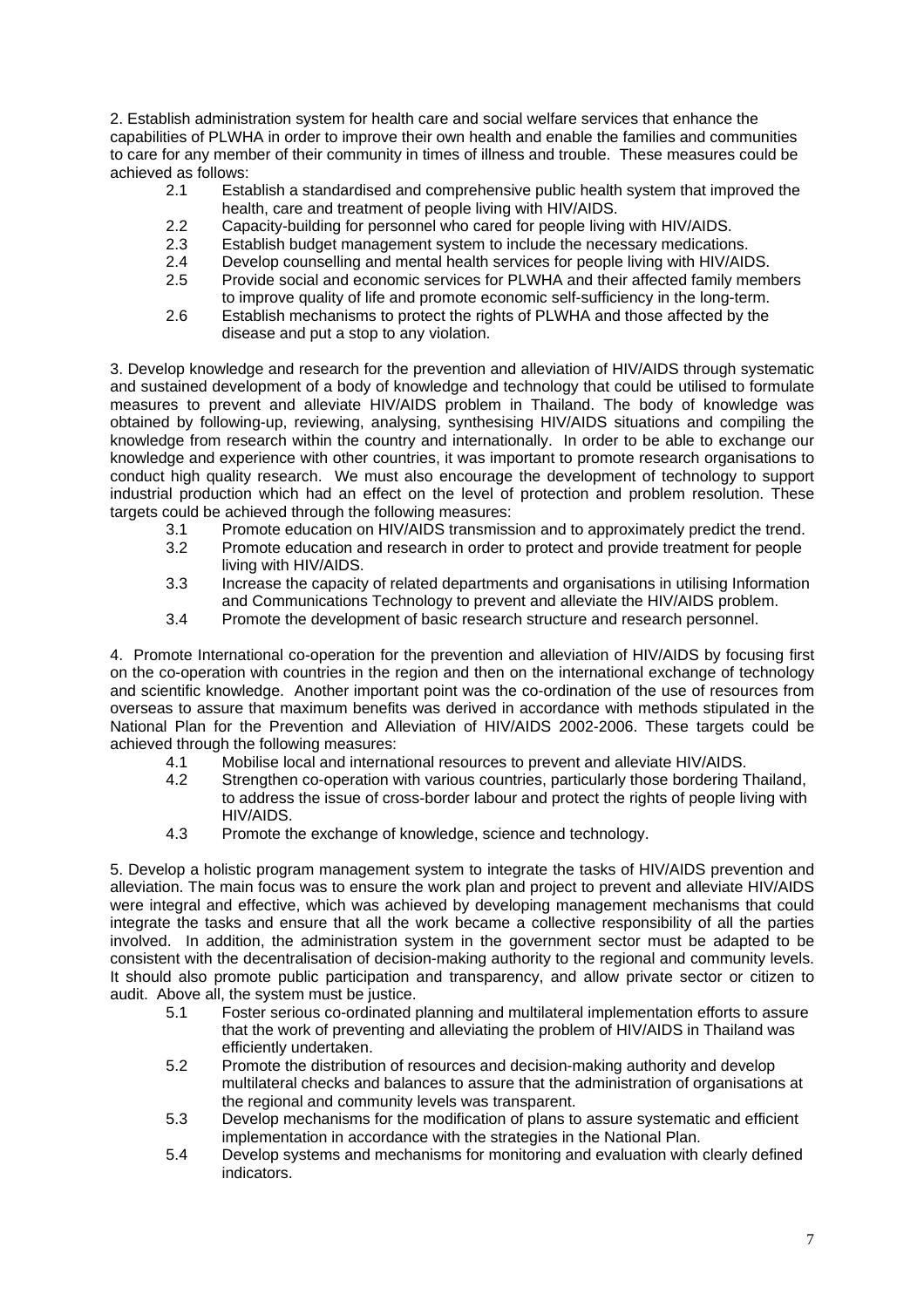With at least 540,822 people living with HIV or AIDS at present, and enormous pressure to provide access to ART, Thailand had instead invested the vast majority of its current AIDS budget in care and support for positive people and their families. There was, however, recognition of this imbalance and finances were being sought from bilateral donors and the UN Global Fund for prevention among mobile population (tribal and migrant), youth/casual sex, and seafarers as well as expanded care and treatment.

Civil society had been responsive and had played a large role in prevention and reduction of stigma, especially in the North. The MOPH had developed the capacity to work with NGOs and collaborative with them to work with health officials for prevention, care, treatment and mitigate the impact. However, the various networks of NGOs themselves had recognised their need for improving capacity to document, monitor and evaluate their work and to develop greater sustainability. The major NGOs continuing to provide significant HIV prevention and care programmes in Thailand were: the international NGOs, Medicines sans Frontieres, Save the Children (UK), PSI (with DFID regional funding), PATH; and the Thai NGOs, AIDSNET, Thai Red Cross, CARE/Raks Thai, Population and Development Association (PDA), Thai Business Coalition on AIDS, Empower, and the Reproductive Health for Quality of Life Development Association of Thailand (HAT). There were, in addition, several Buddhist, Muslim and Christian organisations that offered education and hospice care as well as many small local CBOs.

A national programme for preventing PMTCT of HIV had been successfully implemented using shortcourse AZT and substitutions for breast milk. Early monitoring indicated good programme uptake with a recognised need in the future to pay greater attention to counselling, communication, and training, and better use of monitoring and evaluation data to guide the programme development, expansion, and improvement (Kanshana and Simonds 2002).

Much investment had been made over the past few years in developing and testing inexpensive ART combinations. The Government Pharmaceutical Organisation (GPO) had now produced a generic triplecombination HAART called GPO-VIR, sold for 20 baht (about 50 U.S. cents) per tablet. According to the GPO's calculations, a monthly dosage would amount to 1,200 baht (30 U.S. dollars). The pill consisted of Nevirapine, Lamivudine and Stavudine and dosage was one tablet twice a day. The Thai CDC expected to be able to help about 50,000 patients in the year 2004 with the current government budget, although number of people with HIV/AIDS needing ART in Baseline (NAPHA) Scenario (including asymptomatics with CD4 < 200), they estimated that at least 180,000 (the data from ???) patients needed the ARVs urgently.

Reviews of progress and needs in care and support had shown the continuing need of better use of prophylaxis for OIs, better diagnostics and treatment for OIs, and a more integrated community response to diminish stigma, helped orphans and other affected children, provided economic opportunities for affected families and psychosocial support.

The Global Fund award for HIV/AIDS in Thailand has 3 Rounds, in round 1 was \$13,990,962 in Year 1 (with a total application for \$109,353,700 over 5 years). Of the total for Year 1, \$4.5 million was proposed for prevention of HIV transmission through casual sex (with a focus on youth in school, workplace settings and communities), and the remainder (\$9.49 million) for improving access to HIV/AIDS care, including access to HAART. In HIV/AIDS round 2 was \$27,541,528 and HIV/AIDS round 3 was \$911,542

Global fund has been the largest external input to Thailand's HIV/AIDS resources. Beyond that, UN agencies contributed largely through support for advocacy, planning, training, research, and policy reviews, as well as a considerable number of activities that were technically regional in nature (Task Forces on Mobility, Youth, Drugs and HIV Vulnerability, support of monks to conduct AIDS education and care, youth and drugs meetings, etc.). There was also a UNAIDS Technical Working Group on HIV/AIDS for Thailand that carried out numerous meetings, reviews, documentations, media events, and helps to mobilise funds.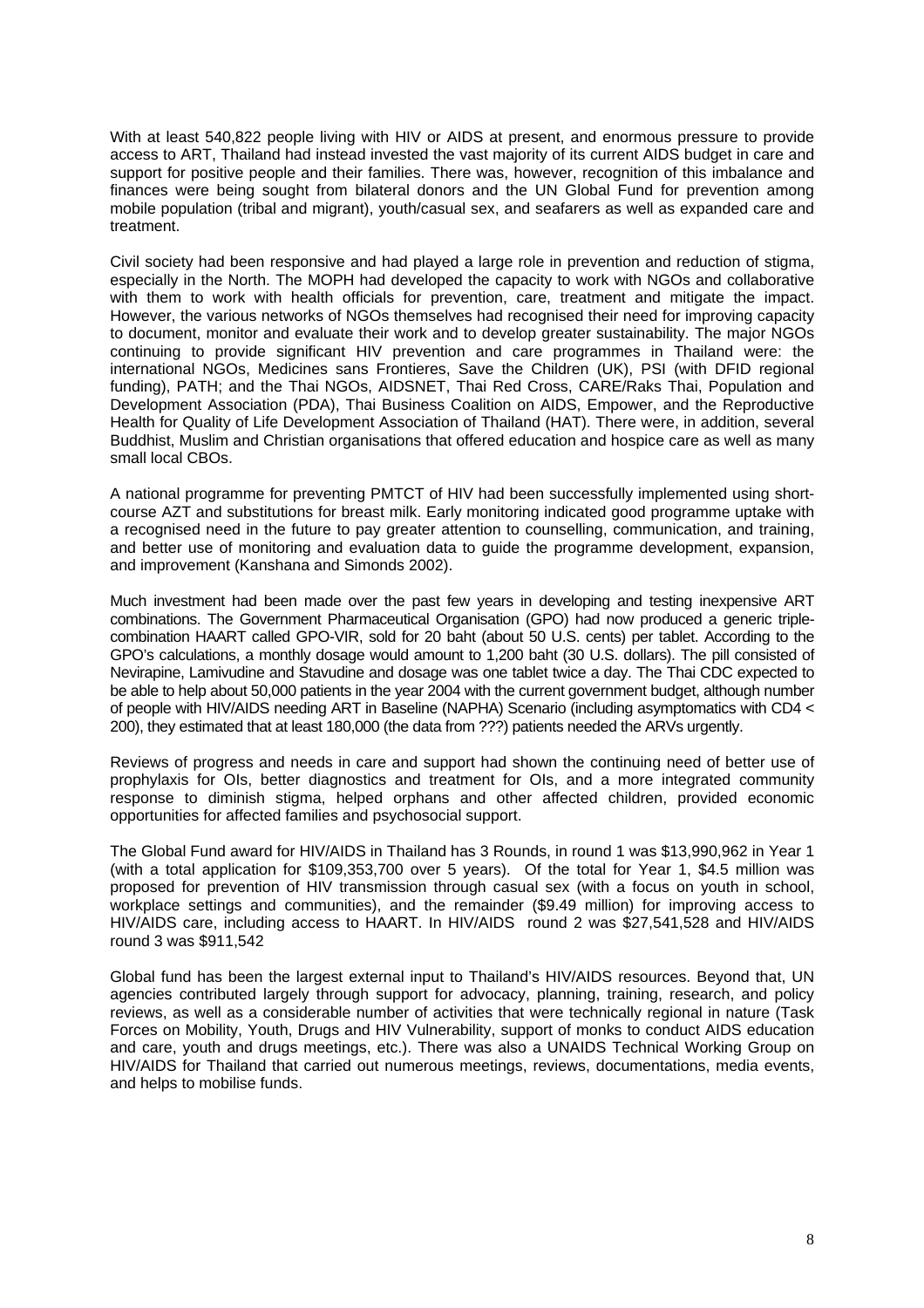#### **3) National Committee on AIDS Prevention and Alleviation**

The management of HIV/AIDS at a national level as well as the formulation of the national plan and strategies had been the mission of National Committee on AIDS Prevention and Alleviation. The details of Committee's structure were described as follows:

The National Committee on AIDS Prevention and Alleviation (NCAPA) is charged by the Prime Minister and Director-General of Department of Disease Control was the Committee's secretary. The proportion of committee's members devided by GO:NGO:PHA:Academic is equal 21:2:1:11. The committee's role was to set policy, work plan, measures and to control, regulate, and co-ordinate the work regarding HIV/AIDS prevention and alleviation. There was a National Centre for management of AIDS Prevention and Problem Alleviation, which acted as a secretariat office.

The Director-General of Department of Disease Control was also the Chairman of the sub-committee to co-ordinate, develop budget, keep track, regulate, and conduct assessment. The Director of Bureau of AIDS, TB and STDs, Department of Disease Control was the secretary of the subcommittee. The committee's members are all of 11 ministries and 1 TNCA (NGO) and 1 TNP (PHA network). The committee's role was to propose the strategy, coordinate, promote, follow-up, regulate, conduct assessment and develop information system for the work plan to prevent and alleviate HIV/AIDS problem.

The Sub-Committee to Prevent and Alleviate HIV/AIDS in the Province was chaired by the respective provincial governor. The role of sub-committee was to set direction and policy, keep track, coordinate, carry out the prevention and alleviation work for HIV/AIDS at the province level. The AIDS Control Program or the provincial office in each the province acted as a secretariat office. Recent assessment indicated that about 70-85% of all the provinces had mechanisms to effectively manage the work, could manage the network, and could develop integrated work plan.

The AIDS Vaccine Sub-Committee which reviews AIDS vaccine study proposal and monitors AIDS vaccine trials had Emeritus Professor Dr.Prasert Thongcharoen, M.D. as the Chair and the Director of Thai Bureau of AIDS, TB and STDs as the Secretary. The role of the committee was to set the policy and guidelines on how to proceed with the research and development of the AIDS vaccine. It also promoted tracks, screens, verified and developed vaccines to protect or treat HIV/AIDS according to the standard. In addition, the sub-committees gathered all the knowledge and wisdom and disseminated appropriate AIDS research to the community.

#### **3.1 Process and Procedure**

- 1) National Committee on AIDS Prevention and Alleviation determined the budget proposal and managed the HIV/AIDS prevention and alleviation operation at the national level according to the suggestions of all 3 sub-committees.
- 2) Related departments determined the budget plan and operated under the policy set by National Committee on AIDS Prevention and Alleviation and within their area of responsibility.
- 3) Follow-up and assess the project. The project assessor was the department responsible for the project. The department was supported by the Sub-Committee to Prevent and Alleviate HIV/AIDS in the Province, who also evaluated the overall picture of the province. For the views of the entire nation, the status was compiled by The National Committee on AIDS Prevention and Alleviation.

#### **3.2 Challenging Issues: National level**

National Level

- 1) The National Committee on AIDS Prevention and Alleviation lacked of clarity (for what), which caused the National Centre for the management of AIDS Prevention and Alleviation that served as secretariat unable to push the implementation forward as per the policy.
- 2) The prevention and alleviation work lacked an effective information management system; thus, the available information was not sufficient enough to provide useful direction.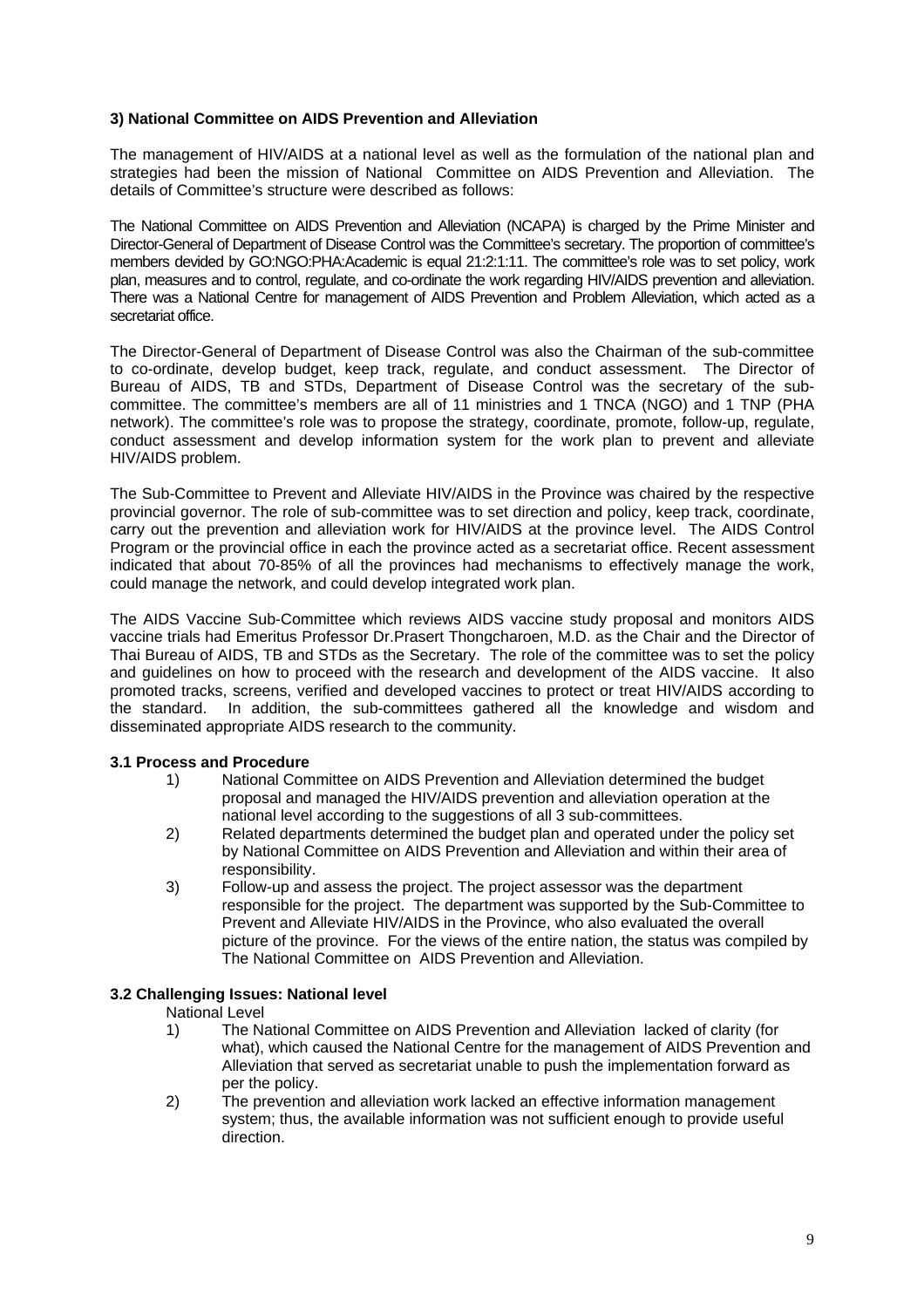- 3) The work mechanism was unable to correspond with the trend in bureaucratic reform, which led to weak on the network of all related parties. Distribution of resources was also inconsistent with the needs of each location.
- 4) The assessments were not systematic and were inconsistent with the changes in epidemiology.

#### **3.3 Challenging Issues: Provincial level**

- 1) Sub-Committee to Prevent and Alleviate HIV/AIDS in the Province still lacked of leadership a leader to manage the province and lacked co-ordination for policies and work plans, which caused no changes in policy that would bring about changes in actions.
- 2) Did not receive on-going support from all level of society, which led to lack of continuity and instability.
- 3) Budget system was inconsistent with the Province's strategic plan. There was no coordination with the local authorities in order to request for co-operation and support.
- 4) *Lack of follow-up and evaluation at provincial level that were mostly related with projects. (This sentence cann't understand)*

(Have more any detail in 3.3, if more information???)

#### **4) Network of Government Agencies**

The HIV/AIDS Prevention and Alleviation Plan involved 10 government ministries, 39 bureaux and three offices having activities related to HIV/AIDS. These agencies worked within their framework and target group.

The National Centre for the management of AIDS Prevention and Alleviation was a centre for coordinating work plan, budget plan and for following-up. The activities implemented by these agencies involved campaigning, health education, developing leaders in each group, treatment, care and psychosocial support for people leiving with HIV/AIDS The budgets to prevent and alleviate HIV/AIDS problem for each ministry were as follows:

| <b>Name of Ministry</b>                           | 2002 (in<br>million<br>Baht) | 2003 (in<br>million<br>Baht) | 2004 (in<br>million<br><b>Baht</b> ) |
|---------------------------------------------------|------------------------------|------------------------------|--------------------------------------|
| Office of the Prime Minister                      | NA.                          | NA.                          | 4.00                                 |
| Ministry of Defence                               | 19.4075                      | 17.0758                      | 21.5587                              |
| Ministry of Interior                              | 30.07                        | 41.65                        | 58.314                               |
| Ministry of Justice                               | <b>NA</b>                    | NA.                          | 1.79                                 |
| Ministry of Education                             | <b>NA</b>                    | NA.                          | 13.15608                             |
| Ministry of Tourism and Sports                    | <b>NA</b>                    | NA.                          | 1.2984                               |
| Ministry of Culture                               | <b>NA</b>                    | NA.                          | 2.91                                 |
| Ministry of Public Health                         | 1178.7964                    | 885.1133                     | 1309.15622                           |
| Ministry of University Affairs                    | 154.8139                     | 154.8139                     | 162.814                              |
| Ministry of Labour and Social Welfare             | 6.32                         | 5.9522                       | 5.782                                |
| Ministry of Social Development and Human Security | 77.5463                      | 77.3978                      | 44.811                               |
| Office of the Attorney General                    | <b>NA</b>                    | NA.                          | 0.70                                 |
| Office of the Royal Thai Police                   | 5.935                        | 6.34                         | 3.476                                |
| <b>Total</b>                                      | 1472.8963                    | 1188.3475                    | 1629.7664                            |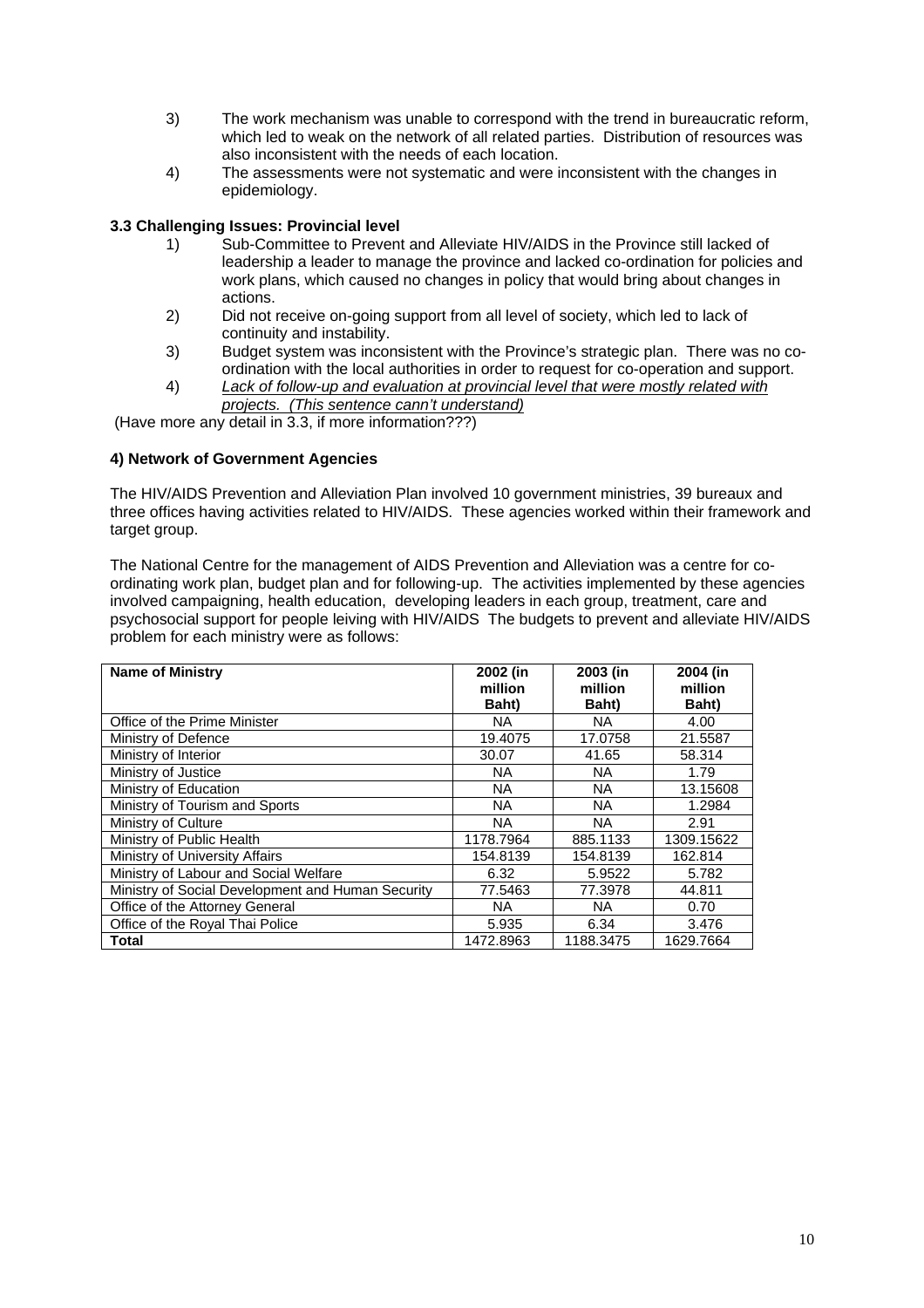#### **5) Network of Non-Government Organizations (NGOs), Community-Based Organizations (CBOs), and Private Organizations**

NGOs Coalition on AIDS, which included organisations that promoted pubic service in private sector; Community-Based Organizations (CBOs), other religious organization, etc., engaged in public service activities to prevent and alleviate HIV/AIDS problem and played a major role in the implementation at all society level, especially activities that involved high risk or underprivileged people (e.g. hill tribe groups, fisherman groups, and foreign worker) that were difficult to reach.

NGOs Coalition on AIDS was formed by many individuals with a varied skills and proficiency levels (for example: group, association, society or foundation), and had changed *its format* (What is the meaning?)and communication network as well as support other NGOs.

The NGOs Coalition on AIDS committee was the central organisation of the network. There are smaller committees at the regional level. These smaller committees' role was to co-ordinate, promote the work performed by NGOs AIDS in the network.

For people living with HIV/AIDS, activity groups among infected people were formed and grew to become a strong national, regional, and provincial network. In the near future, there was a strong tendency to have a network within the districts. Currently, there were more than 700 groups of people leiving with HIV/AIDS and the number is growing rapidly. Most of the activities done by these organizations were group activities to support members within the group, including following up to ensure continuous use of antiretroviral medications.

The government through its Department of Disease Control has provided budget to NGOs sinces 1992. Following is the number of projects and NGOs requesting for budget and the amount approved from 1992-2004.

| Year |                 | <b>Requested Projects</b> |               |                 | <b>Approved Projects</b> |               |
|------|-----------------|---------------------------|---------------|-----------------|--------------------------|---------------|
|      | No. of          | No. of                    | <b>Budget</b> | No. of          | No. of                   | <b>Budget</b> |
|      | <b>Projects</b> | <b>Agencies</b>           |               | <b>Projects</b> | <b>Agencies</b>          | (Baht)        |
| 1992 | 42              | 37                        | 66,125,734    | 35              | 23                       | 11,917,450    |
| 1993 | 63              | 39                        | 33,123,813    | 56              | 39                       | 15.000.000    |
| 1994 | 120             | 101                       | 72,903,868    | 91              | 76                       | 10,000,000    |
| 1995 | 209             | 116                       | 350.765.292   | 153             | 94                       | 75.000.000    |
| 1996 | 308             | 186                       | 267,232,488   | 188             | 122                      | 80,000,000    |
| 1997 | 387             | 299                       | 313.544.757   | 247             | 184                      | 90,000,000    |
| 1998 | 725             | 434                       | 494.739.684   | 343             | 244                      | 90.000.000    |
| 1999 | 928             | 583                       | 450.124.685   | 465             | 373                      | 87.598.700    |
| 2000 | 882             | 625                       | 368,671,357   | 372             | 293                      | 60,000,000    |
| 2001 | 730             | 497                       | 404.038.189   | 457             | 371                      | 70.000.000    |
| 2002 | 923             | 660                       | 370,140,183   | 522             | 444                      | 70.000.000    |
| 2003 | 987             | 712                       | 337,938,984   | 605             | 519                      | 70,000,000    |
| 2004 | 868             | 978                       | 289.624.851   | 577             | 508                      | 70.000.000    |

The table shows that the number of NGOs and number of projects requesting financial support rose tremendously while the total budget remained relatively the same from 1997 onwards. During the years 2000-2001, which was when Thailand had an economic crisis. As a result, the government budget to support NGO was reduced to be 60-70 Million Baht per year. However, from 2002-2005, the budget remained constant at 70 Million Baht per year.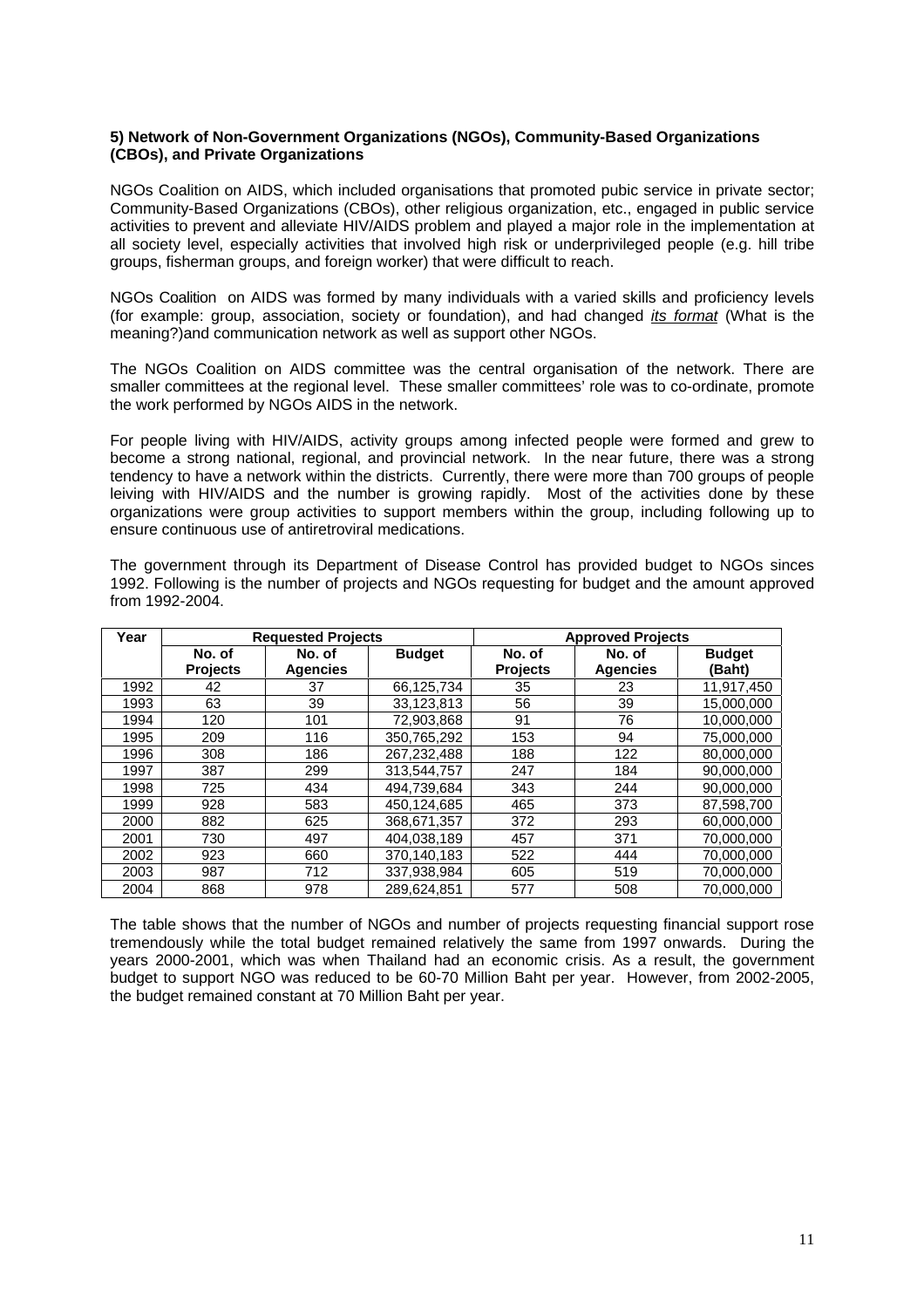#### **6) Network of International Organisations**

In Thailand, many international organisations, such as UNAIDS and WHO, had supported various activities and assisted in preventing and alleviating the HIV/AIDS problem. Their sponsorship and operations were usually focused toward working together to co-ordinate resource usage, and exchange of technology. Most of the activities were related to research, organisation of international meetings, study of work methods, and prevention and alleviation of HIV/AIDS problem with specific population groups, such as International Co-operation Projects to Prevent and Alleviate HIV/AIDS Problem at the border area, Co-operation Projects between Thailand and other countries, and Care and Treatment Program under the ASEAN Work Plan II. However, up until now, there was no system that could properly co-ordinate, aggregate and keep track the sponsorship from the international organisation and the resulting output.

The Global Fund was one of funds that was specifically aimed for combating HIV/AIDS, tuberculosis and malaria as per the UNGASS announcement, which stated that there must be a target in finding and setting budget to deal with the HIV/AIDS epidemic in countries with low to medium income of about 7,000 – 10,000 million US Dollars within 2005. Thailand had developed the HIV/AIDS management structure in year 1 of the Global Fund (2004-2005) in the form of working groups at varying levels and allocated the promotion budget to protect against contraction of the disease (US\$ 4,389,168), to treat those living with HIV/AIDS (US\$ 9,213,504), and to manage and administrate the operation (US\$ 388,290). Altogether, Thailand received US\$ 13,990,962. This money was used to fund various projects which were able to obtain 75-100% satisfaction rate. Example of projects are as follow:

- Prevention of HIV through sexual transmission among youth at community level
- Prevent of HIV transmission in school
- Improvement of Accessibility to Health Care for PLWHA
- Expansion of antiretroviral medication service

#### **7) Budget Management System**

To develop a national budget for the HIV/AIDS prevention and alleviation plan, many related bureaues must first develop and propose their own budget that was consistent with their goals, strategy, measurement criteria and activities. The budget proposal went through a formal approval process and had to be within the overall budget limit. Key factors that affected the budget, approval amount were as follows:

- Overall government policy in each year
- Economic Growth
- Problems and severity of HIV/AIDS epidemic
- Operating results and statistical/technical information that supported the budget plan for each year
- The capacity of the bureaux that participated in the prevention and alleviation of HIV/AIDS problem

The budget to support prevention and alleviation of HIV/AIDS was first by allocated to the Ministry of Public Health in 1988 with an amount of 4,604,300 Baht. In 1991, the government developed an approach to allocate budget to project that spanned in many ministries. Later in 2002, part of the budget for the prevention and alleviation of HIV/AIDS problem (480.0632 million baht) was combined with the National Universal Health Assuarance Budget to pay for medical supplies used for treating opportunistic infections, powder milk, and AZT medicine to prevent mother-to-child transmission. In 2001, additional budget was allocated to provide antiretroviral medicine to AIDS patients and in 2004, the policy was expanded to provide comprehensive coverage for antiretroviral medicine through the National Access to Antiretroviral Program for PLWHA [NAPHA].

To keep up with the changing environment, the National Plan for the Prevention and Alleviation of HIV/AIDS 2002-2005 had also improved its concepts and operational direction. The overall budget structure was separated into 3 main sections: HIV/AIDS prevention, HIV/AIDS alleviation and HIV/AIDS intellectual development & research. The management of the overall budget was included in the alleviation section whereby the allocations were made according to the duties and area of responsibility of each department (both public and private sectors).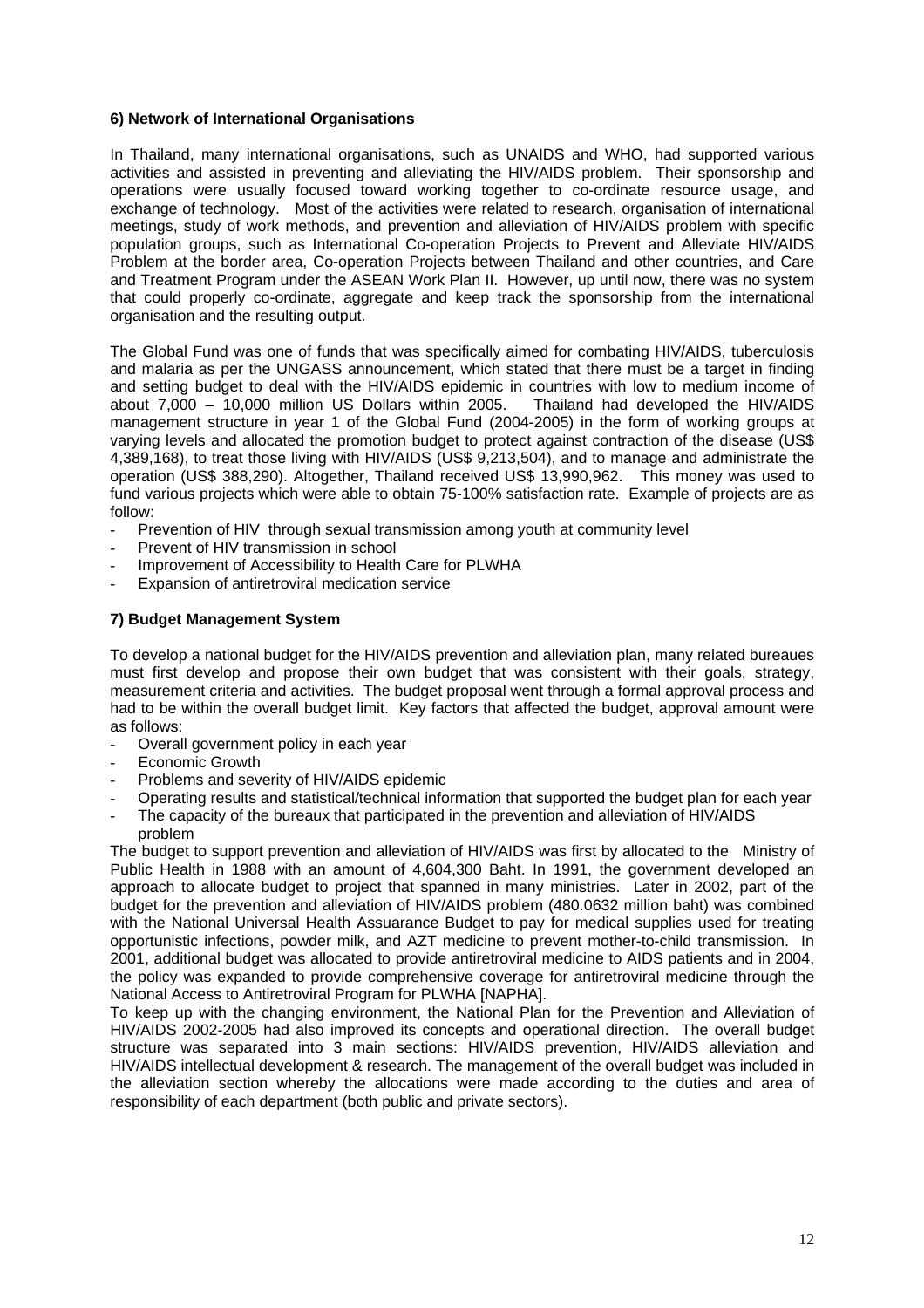#### **Summary of the National HIV/AIDS Prevention and Alleviation Plan's Budget for 2002-2004 (Grouped by major activities)**

|                                                              | <b>Budget (in million Baht)</b> |        |            |        |             |        |  |  |
|--------------------------------------------------------------|---------------------------------|--------|------------|--------|-------------|--------|--|--|
| <b>Type of Activities</b>                                    | 2002                            | %      | 2003       | %      | 2004        | %      |  |  |
| 1. Prevention of HIV/AIDS Transmission                       | 288.23005                       | 19.57  | 181.5789   | 15.28  | 244.101     | 14.98  |  |  |
| 2. Alleviation/Treatment for people living<br>with HIV/AIDS. | 992.287654                      | 67.37  | 780.13998  | 65.65  | 1221.066283 | 74.92  |  |  |
| 3. Management of HIV/AIDS Plan                               | 149.5814                        | 10.16  | 162.5867   | 13.68  | 91.91309    | 5.64   |  |  |
| 4. Intellectual Development and<br>HIV/AIDS Research         | 42.80                           | 2.91   | 64.04      | 5.39   | 72.69       | 4.46   |  |  |
| <b>Total Budget</b>                                          | 1,472.8963                      | 100.00 | 1,188.3475 | 100.00 | 1,629.7664  | 100.00 |  |  |

Since 480.0632 million baht of the 2002 budget was transferred to the National Universal Health Assuarance Program, the overall 2003 budget got reduced to 1,188.3475 million baht. However, the budget for 2004 rose back up to 1,629.7664 million baht due to the NAPHA program which provided coverage for 50,000 cases (approximately 822.680278 million baht) of antiretroviral medicine. The budget for the antiretroviral medicine was allocated to the Department of Communicable Disease Control and was few the managed to support all hospitals inside or outside the Ministry of Public Health providing ARV care to AIDS patients. Therefore other ministries could not set up a budget for antiretroviral medicine in their department.

Due to the success of the expansion policy in providing comprehensive coverage for antiretroviral medicine, the tendency to include this source in the National Universal Health Assurance Scheme was highly probable. On average, antiretroviral medicine in the treatment cost about US\$300 – 400 per person per year to most newly treated patients. Therefore, it was projected that the overall budget required to support program in the long run should be feasible.

# **NATIONAL PROGRAMME & BEHAVIOUR**

# *Prevention*

**Life-skills-based HIV/AIDS education in schools:**

**Data source name:** Ministry of Education (Office of the Basic Commission), PATH working related to HIV/AIDS education in the schools Data source type: lnterviewed schedules with key informants, education programme review, MoENet Survey Service **Data collected period:** January 2004 - December 2004

| <b>Available Indicators</b>                                              | <b>Secondary School</b> |
|--------------------------------------------------------------------------|-------------------------|
| 1. School had at least one qualified teacher who had received            | 1,680                   |
| training in particular life-skills-based HIV/AIDS in the last five years |                         |
| 2. School had staffs members trained to teach HIV/AIDS education in      | 1.016                   |
| the last 5 years who had taught the subject on a regular basis to all    |                         |
| classes in the last academic year                                        |                         |
| 3. Number of reported schools (document)                                 | 2,083                   |
| 4. Total number of reported schools in the country (document)            | 2,675                   |
| 5. Indicator scores by secondary school (=2/3)                           | 48.8%                   |
| 6. Indicator scores by secondary school: National as reported            | 37.9%                   |
| schools $(=2/4)$                                                         |                         |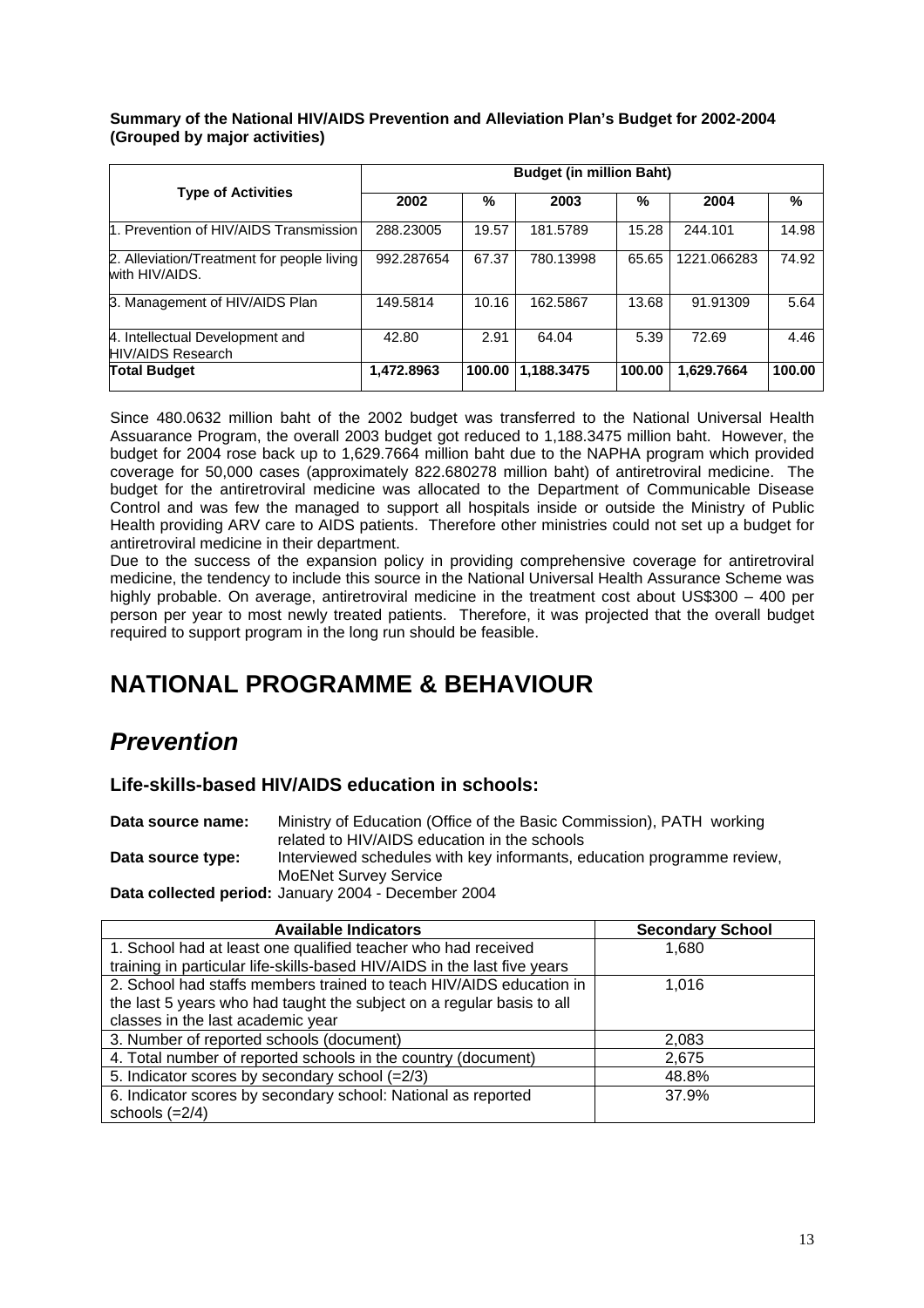# **Workplace HIV/AIDS control:**

| Data source name: | TBCA research project (funded by the GFATM)                           |
|-------------------|-----------------------------------------------------------------------|
| Data source type: | Simple random sampling (cross sectional survey in 2004), 27 provinces |
|                   | (2,169 workplace/ mostly factory)                                     |
|                   | Data collected period: January 2004 - December 2004                   |

**Data collected period:** January 2004 - December 2004

| <b>Available Indicators</b>                                | N*    | $\%$ |
|------------------------------------------------------------|-------|------|
| 1. Anti-discrimination at work policies                    |       |      |
| 1.1 Staff recruitment (no policy on HIV blood testing for  | 2,168 | 89.1 |
| staff recruitment)                                         |       |      |
| 1.2 Staff promotion (no policy on HIV blood testing for    | 2,146 | 90.7 |
| staff promotion)                                           |       |      |
| 1.3 Staff benefit (no policy on HIV infected staff to stop | 2,169 | 47.9 |
| working in the factory)                                    |       |      |
| 2. Workplace HIV/AIDS prevention, control and care         |       |      |
| programme                                                  |       |      |
| 2.1 HIV/AIDS Education                                     | 2,163 | 50.9 |
| 2.2 Condom distribution                                    | 2,157 | 36.7 |
| 2.3 Voluntary counselling                                  | 2,169 | 20.4 |
| 2.4 STI services                                           | 2,169 | 13.2 |
| .                                                          |       |      |

 $N^*$  number of samples in each survey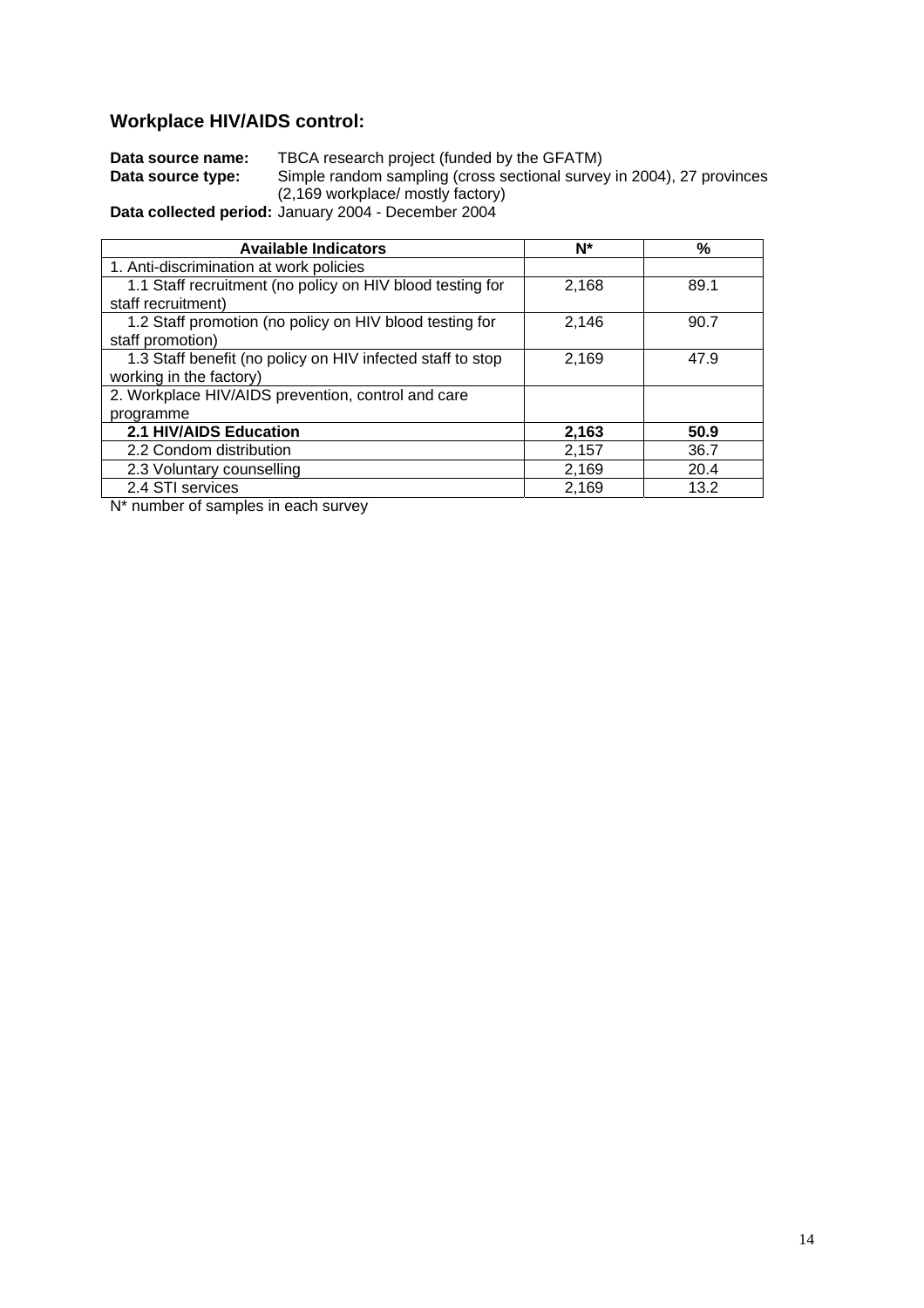#### **Prevention of MTCT: antiretroviral prophylaxis**

| Data source name: | The Bureau of Health Promotion, Department of Health           |
|-------------------|----------------------------------------------------------------|
| Data source type: | Monitoring programme                                           |
|                   | (Report from PHIMS - MTCT and                                  |
|                   | Report from PHROM - Bureau of Epidemiology)                    |
|                   | Data collected period: Fiscal year 2004 (Oct 2003 - Sept 2004) |

With the implementation of short-course AZT to reduce MTCT, the number of infants acquiring HIV had been drama cally reduced..

The Bureau of Health Promotion, Department of Health reported that there were 647,403 women gave birth in 2004 fiscal year of these, 633,035 women received anti-natal case.

Of all pregnant wonen at ANC clinic, 627,412 women received HIV test and 5,472 women(0.872%) were HIV positive. Of all identified HIV positive women, 5,010 were treated with ARV to prevent HIV transmission to their babies the figure of pregnant women receiving AWC, HIV test and ARV prophylaxis as well as the estimated effects were illustrated in the following diagram. Diagram 1. Pregnant women receiving ANC, HIV test and ARV prophylaxis to prevent vertical transmission in Thailand October 2003- September 2004.

#### **Figure 1 Pregnant women in 2004**



Supposed there was no program to prevent HIV transmission from mothers to their babies, it could be estimated that there might be 5,645 babies borned from HIV infected mother [all women who gave birth x estimated HIV infection prevalence rate(647,403 x 0.872%) with an assumption that one woman gave birth to one child]. Of these, 30% (estimated natural HIV transmission rate) would be infected with HIV form their mothers or about 1,694 babies would be HIV infected. However with the PMTCT program, we could observed that, out of the total estimated number women who gave birth with HIV infection (5,645) there were 5,472 women who were able to be identified to be HIV infected . Of all estimated HIV infected pregnant women, 5,010 women (88.7%) were treated with ARV for prevention of HIV from mothers to their babies.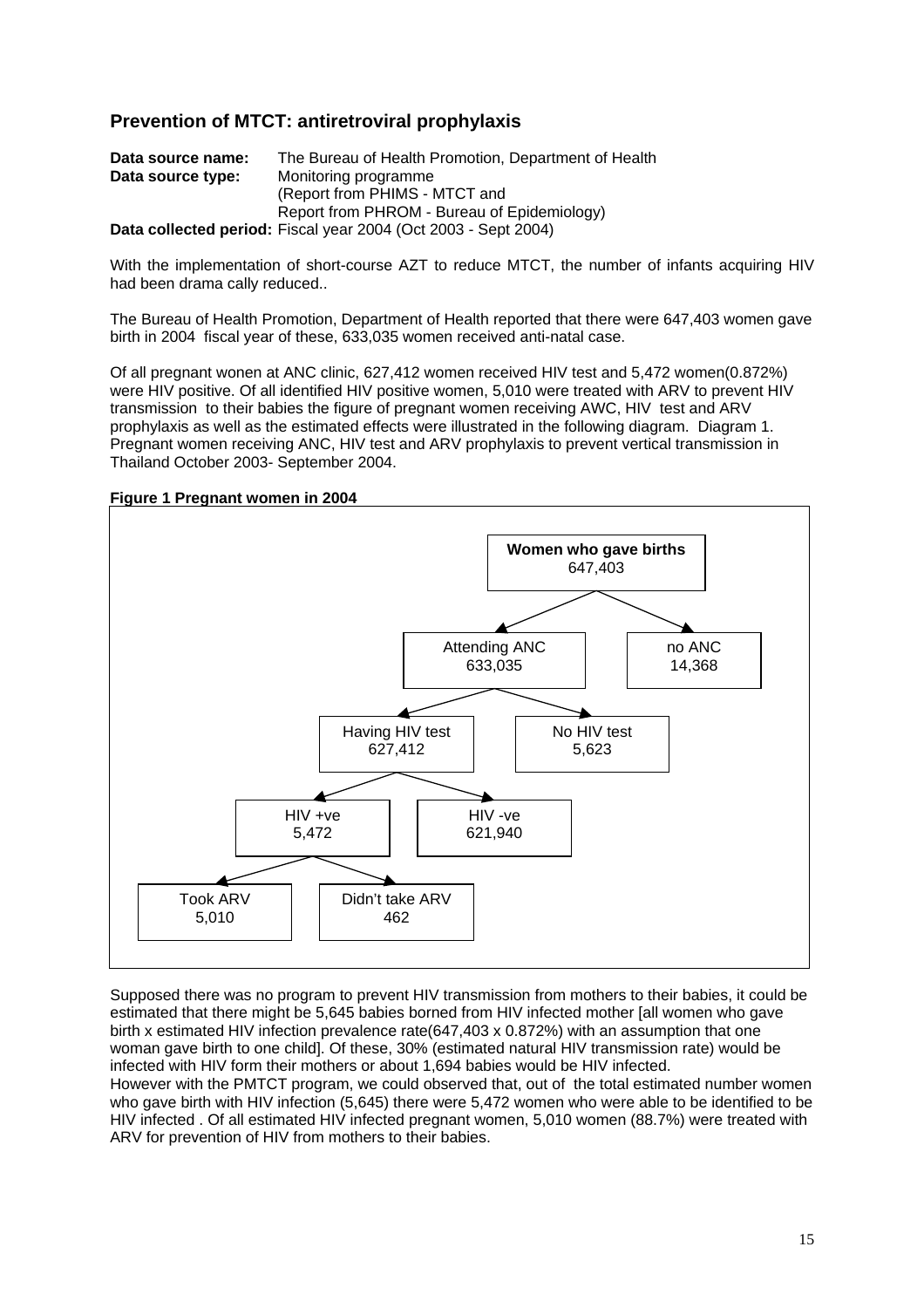Based on a above mentioned figures, it is estimated that, even with an extremely high coverage of ANC and PMTCT services, there were still babies who might be infected with HIV, particularly among babies in mothers who did not receive ANC or had not been tested for HIV, or not received ARV for PMTCT (though were tested positive for HIV). For these groups, it could be estimated that 30% of babies would be infected with HIV giving the figures of 38, 15 and 139 respectively. Bebies with ARV prophylaxis, 8% of babies borned form HIV infected mother would still be infected, In this group, we would expected to have 401 babies who were still infected with HIV, the estimated total infection would be 193 babies. The averted number was 1,101 babies, these the reduction was 64.9% (1,101/1,694).

# *Care*

#### **Sexually transmitted infections: Comprehensive case management**

**Data source name:** 63 STI Clinics (Only Public Sector): By Ms. Pensri Phonghirun <pensri43@hotmail.com> **Data source type:** Interview the clients, monitoring programme of STI

**Data collected period:** January 2004 - December 2004

| <b>Indicators</b>                                                                                   | <b>Male</b> |       |       |       |         | Female |      |       |       |       |         |       |
|-----------------------------------------------------------------------------------------------------|-------------|-------|-------|-------|---------|--------|------|-------|-------|-------|---------|-------|
|                                                                                                     | $20$        | %     | $20+$ | %     | All age | %      | $20$ | $\%$  | $20+$ | %     | All age | $\%$  |
| Taking history                                                                                      | 110         | 87.30 | 415   | 86.10 | 525     | 86.35  | 46   | 69.70 | 270   | 72.58 | 316     | 72.10 |
| Examination                                                                                         | 109         | 86.51 | 409   | 84.85 | 518     | 85.20  | 57   | 86.36 | 330   | 88.71 | 387     | 88.36 |
| Diagnosis and Rx                                                                                    | 126         | 100   | 482   | 100   | 608     | 100    | 66   | 100   | 372   | 100   | 438     | 100   |
| Counselling                                                                                         | 96          | 76.19 | 325   | 67.43 | 421     | 69.24  | 43   | 65.15 | 273   | 73.39 | 316     | 72.15 |
| Number of STI<br>patients for<br>whom correct<br>procedures were<br>followed on all of<br>the above | 96          | 76.19 | 325   | 67.43 | 421     | 69.24  | 43   | 65.15 | 270   | 72.58 | 313     | 71.46 |

| <b>Indicators</b>                                                                                       | Number of respondents for whom provider-client interactions were observed on all of<br>the above 4 aspects |       |       |       |         |       |  |  |
|---------------------------------------------------------------------------------------------------------|------------------------------------------------------------------------------------------------------------|-------|-------|-------|---------|-------|--|--|
|                                                                                                         | $20$                                                                                                       | %     | $20+$ | %     | All age | %     |  |  |
| Taking history                                                                                          | 156                                                                                                        | 81.04 | 685   | 80.23 | 841     | 80.38 |  |  |
| Examination                                                                                             | 166                                                                                                        | 86.46 | 739   | 86.53 | 905     | 86.52 |  |  |
| Diagnosis and Rx                                                                                        | 192                                                                                                        | 100   | 854   | 100   | 1046    | 100   |  |  |
| Counselling                                                                                             | 139                                                                                                        | 72.40 | 598   | 70.02 | 737     | 70.46 |  |  |
| <b>Number of STI</b><br>patients for whom<br>correct procedures<br>were followed on all<br>of the above | 139                                                                                                        | 72.40 | 595   | 69.67 | 734     | 70.17 |  |  |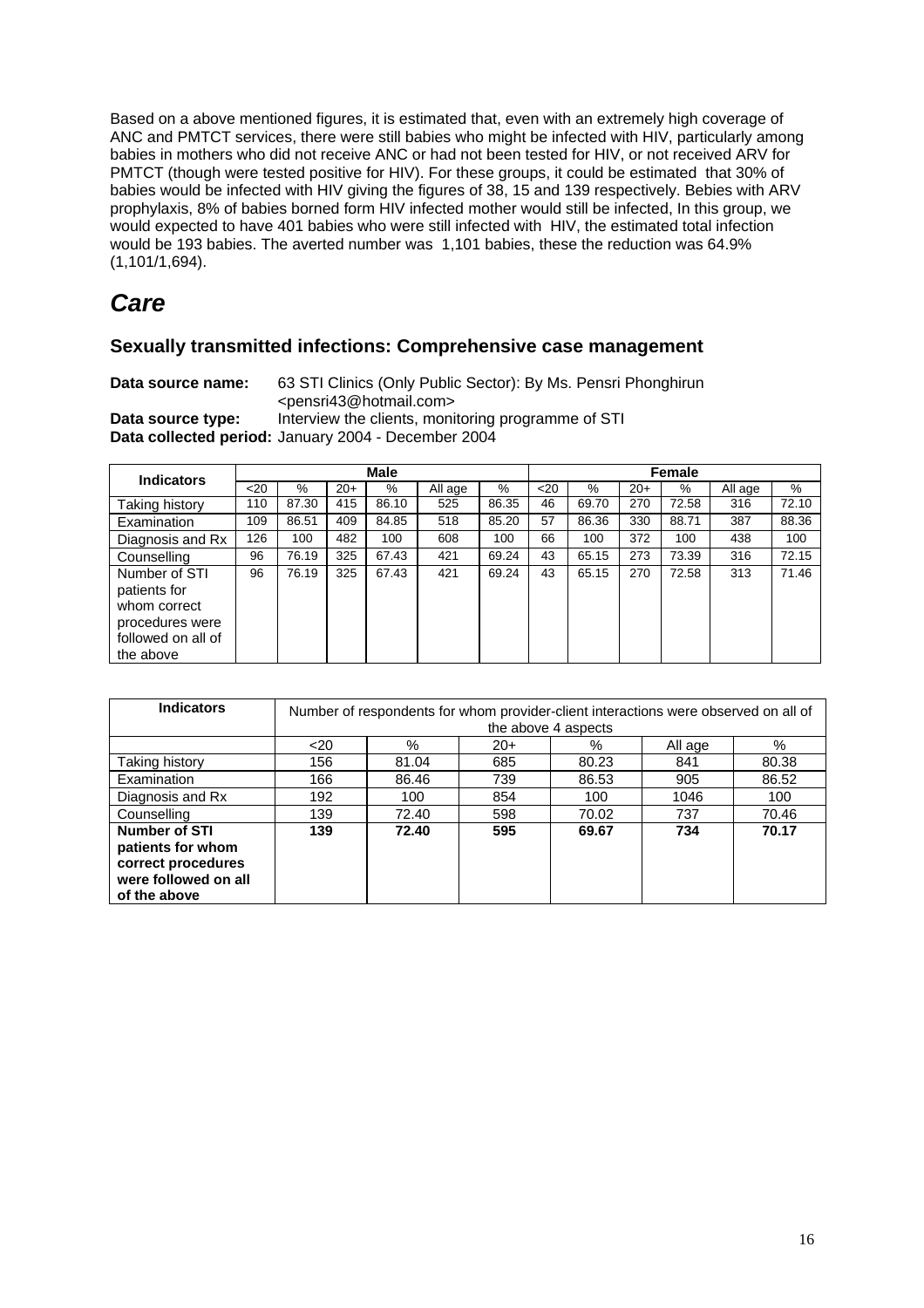#### **HIV Treatment: antiretroviral combination therapy**

As the epidemic matures and an increasing number of persons suffered with opportunistic infections (OIs) and AIDS emerged, the priority of work has to include shifted to care, support and treatment. Although an inexpensive triple-combination therapy was now available through the Government Pharmaceutical Organization (GPO), many barriers remained, at the beginning of the initial scaling up phase of the program, for the full implementation of widespread HAART. The MOPH had plans of utilising approximately \$9 million from Global Fund to Fight Against AIDS, TB and Malaria on ART to increase the number of persons who could be treated. In addition the Government through its MOPH had allocated 29,081,827 US\$ or 1,163,273,100 Baht to Implement ART program in 2005.

Integrated care and support programs had been developed most successfully in the North, and emanated from or were linked to district-level hospitals. Buddhist monks and CBOs reached many in their homes. But for a large number of infected people, adequate care was not available at the local level. In the South and Central regions, many health personnel and facilities were not yet equipped to handle the increasing number of persons sick with HIV disease. Stigma remained too great for the spontaneous development of local support groups (Songwathana and Manderson 2001).

#### **National Access to ARV**

"National Access to ARV" was on the expansion of ARV service with a direction toward universal coverage goal. This phase was then ongoing. The factors, which attributed to the development of this phase, were based on the continuity of the ART program implementation which strated since 1992. The program had founded the essential infrastructure of the program expansion and the lowering of the price of ARV drugs which was a result of the local production of generic medicine.

Generic production of anti-retroviral drugs by the Government Pharmaceutical Organization (GPO) had brought down the price of the ARV drugs, including the combination regimen.. The current price of a combined regimen, named as GPO-VIR was 30 US dollars or about 1,200 Baht per month. The local generic production was a key factor to enhance ARV policy into a more practicality and enabled more number of patients to access to ARV treatment.

At the beginning, or during years 2000-2001, the title of the program was named "Access to Care-1". At this time, there were 8 HAART regimens for adults and 12 regimens for children. . Only the hospital where health professionals received full training in ARV course and had been approved, could register into this programme. Subsequently, the programme was upgraded to "Access to Care-2" in 2002 when list of ARV regimens was shifted to focus this local production generic regimen. The GPO-VIR was recommended to be the first-line regimen for the naïve patients.

However, in 2003, when the national policy had shifted to expand the programme to cover every needed patient, the title of the program had been called "National Access to Antiretroviral Program for people living with HIV/AIDS (NAPHA)". Sites to provide ARV were gradually expanded to catch up more and more patients. Training for relevant health care professionals such as medical doctors, nurses, pharmacists, laboratory technicians, and counsellors or social workers, etc, was an essential activity to build up the knowledge and skill of the personnel. In addition to the ARV drugs, the availability of CD4 laboratory service had been developing concurrently with the ARV program.

Initially, number of hospitals participating in the Programme had expanded from 119 hospitals in 2001 to 491 hospitals in 2003. Moreover, during 2003, health staffs from all of the government hospitals or more than 400 additional sites had been trained and participation in the provision of ARV. The intention was to expand ARV service to AIDS patients to every part of the country.

In commitment to the universal coverage of essential health services for all Thais, the Government decided to increase the budget in the ARV programme. Approximate twenty-five million US dollars (1,000 million Baht) was allocated to scale up the access to ARVs in 2004. With this figure, number of patients accessible to ARV would increase from 13,974 patients in 2003 to 50,753 patients in 2004, or a four-fold increase. This figure reflexed the attempt to reach the universal coverage for all who needed the drugs.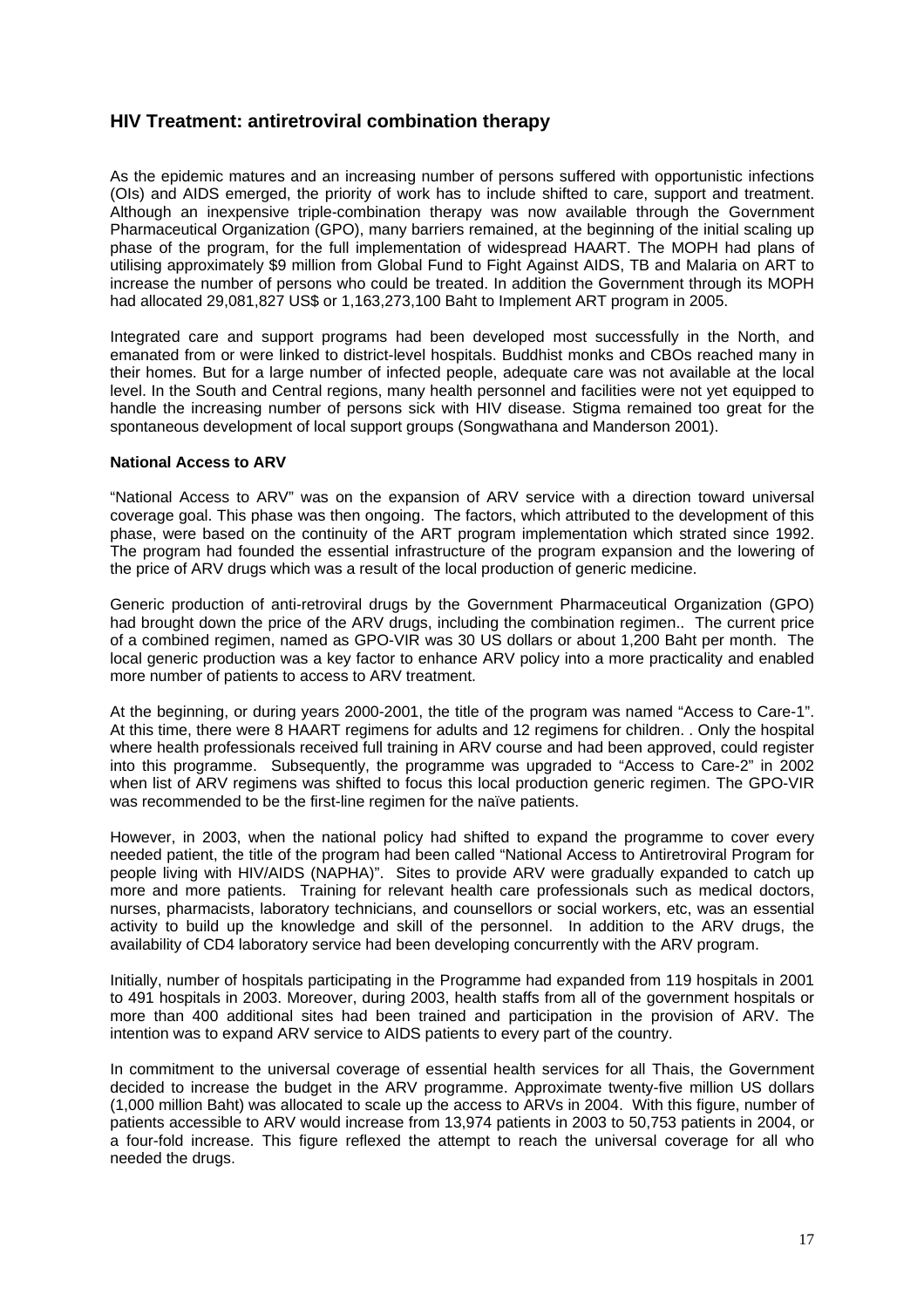As illustrated below, it was estimated that , there would be as high as 112,323 AIDS cases who needed ART. This figure derived from the Thai working Group estimates. It was projected that there were 62,817 cases who would lived at the end of 2003 and in addition to that figure 49,452 new cased would thereby in 2004. Thus, the coverage in ART program would be 45.2% (50,752/112,323).

**Data source name:** The Bureau of AIDS TB and STI **Data source type:** Programme monitoring **Data collected period:** Oct 2003 - December 2004

| <b>Available Indicators</b>                                          | <b>Secondary School</b> |
|----------------------------------------------------------------------|-------------------------|
| 1. Number of people receiving ARV therapy at the beginning of fiscal | 13.974                  |
| vear 2004                                                            |                         |
| 2. Number of people who commenced treatment in the last 12           | 36,778                  |
| months                                                               |                         |
| 3. Number of people receiving ARV therapy at the start of the year   | <b>NA</b>               |
| who died during the year                                             |                         |
| 4. Number of people whom treatment was discontinued for other        | 6,663                   |
| reason                                                               |                         |
| 5. Number of people receiving ARV therapy at the end of the year     | 50,752                  |
| 6. Number of people with advanced HIV infection                      | 112,323                 |
| Measurement = $(1)+(2)$ equal to $(5)$                               | 45.2%                   |

\* Number of people with HIV/AIDS needing ART in Baseline (NAPHA) Scenario (including asymptomatics with CD4 < 200) by the end of 2004.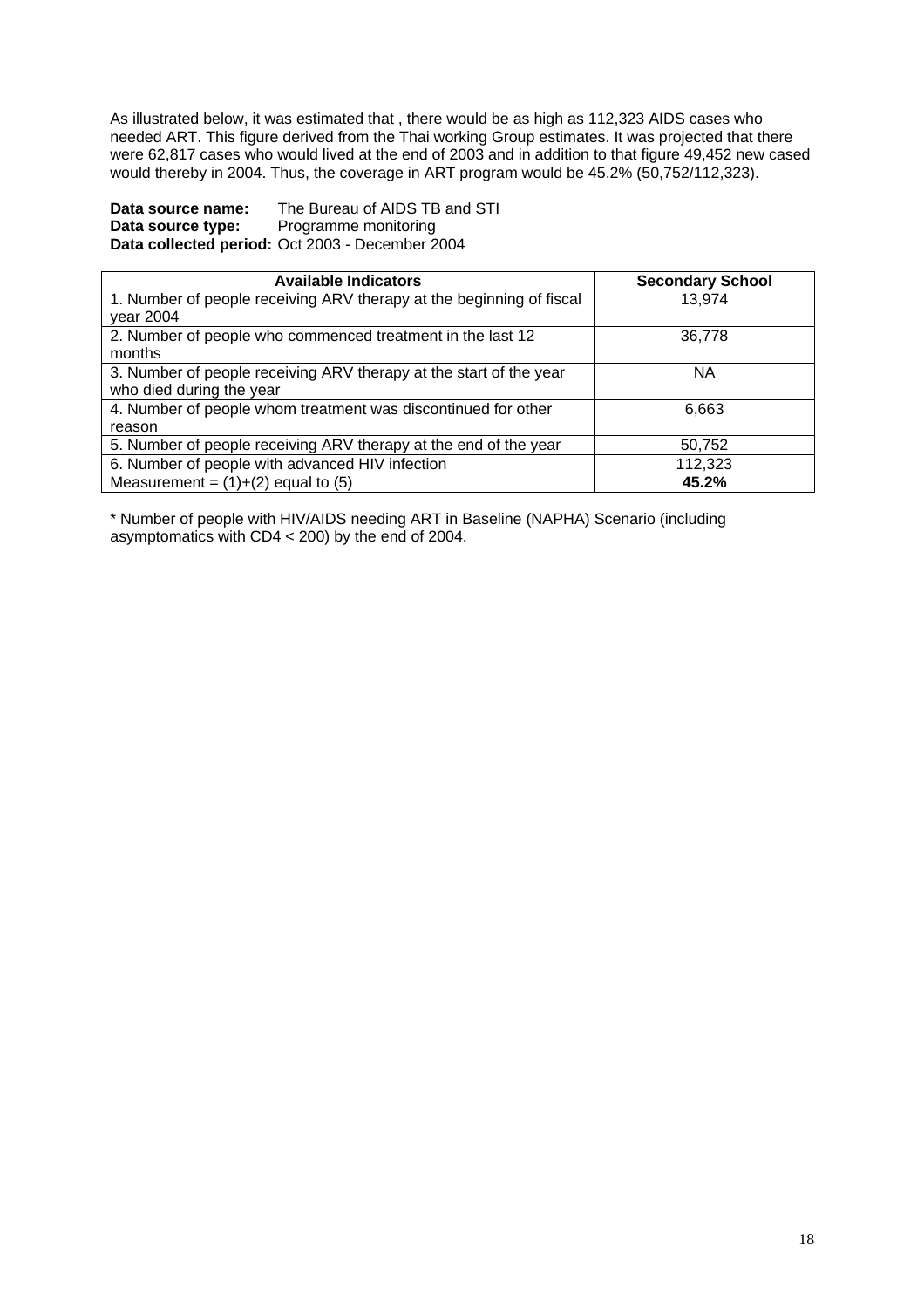#### **Injecting drug users: safe injecting and sexual practice**

Drug use including alcohol and methamphetamine could impair judgment and increase high-risk behaviour. In addition, HIV could spread extremely fast through networks of injecting drug users as a result of sharing injection equipment. In Thailand, HIV prevalence in this group in Bangkok increased from 2% to 43% in one year (1987-1988). Since then, HIV prevalence had fluctuated with about half of injecting drug users in contact with treatment services testing positive.

Therefore, Thailand should act quickly to scale up outreach and related harm reduction programmes particularly in urban areas where drug supply and use was most likely to continue. Such interventions had been shown to reduce risk of HIV transmission and do not result in more people using drugs. In addition, because of high HIV prevalence rates for nearly two decades, drug users also needed HIVrelated services including VCT, care, support and ART, yet little had been done to address specific challenges of providing these services. Moreover, the trend of the spread of HIV through sexual intercourse in the drug addicts both the intravenous injection and other groups, who neglected the safe sex, was probably high too. The effective prevention should be sought like the success with female sex workers.

**Data source name:** Thanyarak institute (Institutional based data) **Data source type:** Programme monitoring **Data collected period:** December 2003 - December 2004